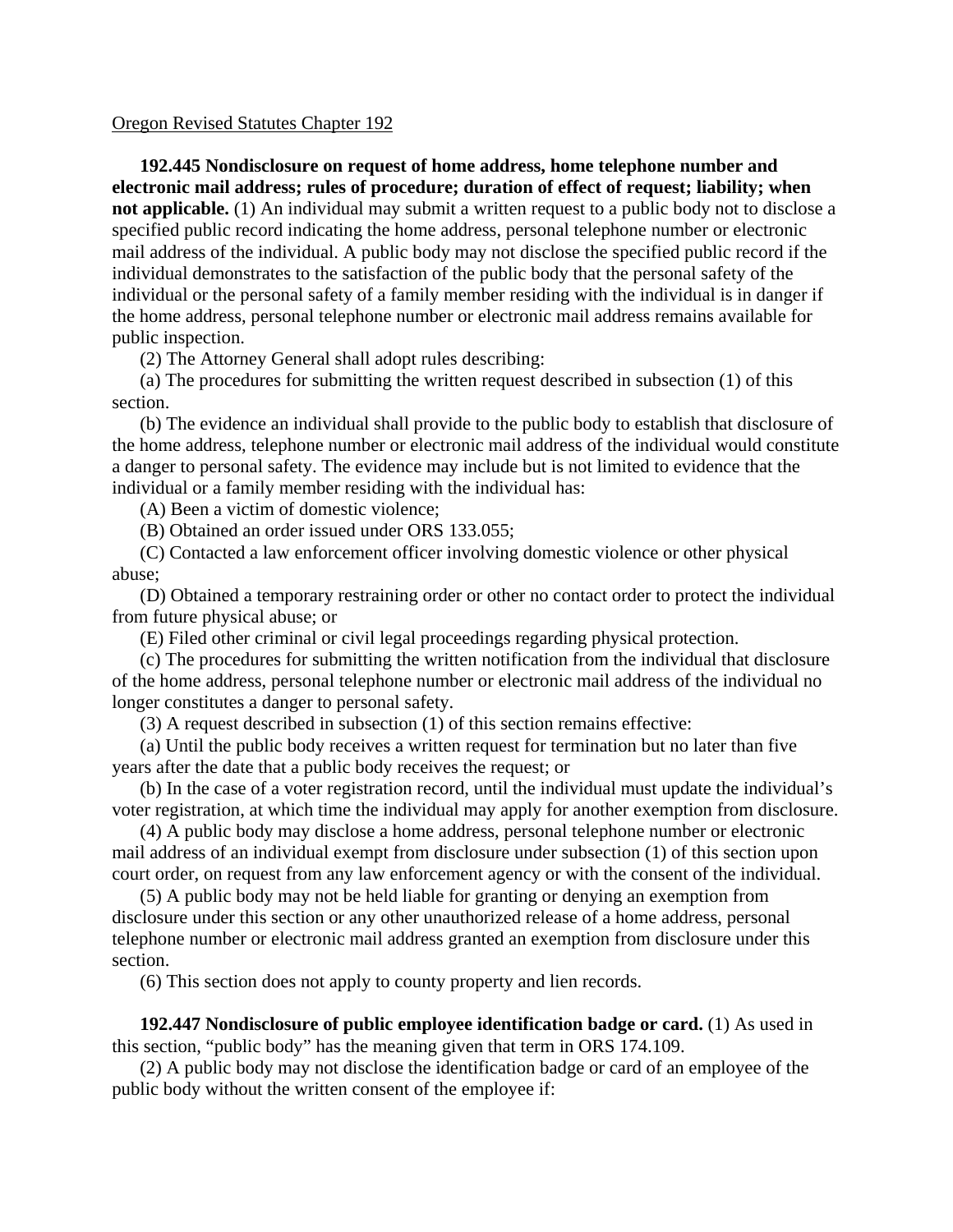(a) The badge or card contains the photograph of the employee; and

 (b) The badge or card was prepared solely for internal use by the public body to identify employees of the public body.

 (3) The public body may not disclose a duplicate of the photograph used on the badge or card.

 **192.448 Nondisclosure of concealed handgun license records or information; exceptions; limitations; rules.** (1) A public body may not disclose records or information that identifies a person as a current or former holder of, or applicant for, a concealed handgun license, unless:

 (a) The disclosure is made to another public body and is necessary for criminal justice purposes;

 (b) A court enters an order in a criminal or civil case directing the public body to disclose the records or information;

 (c) The holder of, or applicant for, the concealed handgun license consents to the disclosure in writing;

 (d) The public body determines that a compelling public interest requires disclosure in the particular instance and the disclosure is limited to the name, age and county of residence of the holder or applicant;

 (e)(A) The disclosure is limited to confirming or denying that a person convicted of a person crime, or restrained by a protective order, is a current holder of a concealed handgun license; and

 (B) The disclosure is made to a victim of the person crime or to a person who is protected by the protective order, in response to a request for disclosure that provides the public body with the name and age of the person convicted of the person crime or restrained by the protective order; or

 (f)(A) The disclosure is limited to confirming or denying that a person convicted of a crime involving the use or possession of a firearm is a current holder of a concealed handgun license; and

 (B) The disclosure is made to a bona fide representative of the news media in response to a request for disclosure that provides the name and age of the person convicted of the crime involving the use or possession of a firearm.

(2) A public body may not confirm or deny that a person described in subsection  $(1)(e)(A)$  or  $(f)(A)$  of this section is a current holder of a concealed handgun license unless the person seeking disclosure:

 (a) Under subsection (1)(e) of this section provides the public body with written proof that the person is a victim of the person crime or is protected by the protective order.

 (b) Under subsection (1)(f) of this section provides the public body with written proof that the person is a bona fide representative of the news media.

 (3) Notwithstanding any other provision of law, a public body that receives a request for disclosure under subsection (1)(e) or (f) of this section may conduct an investigation, including a criminal records check, to determine whether a person described in subsection  $(1)(e)(A)$  or  $(f)(A)$ of this section has been convicted of a person crime or a crime involving the use or possession of a firearm or is restrained by a protective order.

 (4) The Attorney General shall adopt rules to carry out the provisions of this section. The rules must include a description of: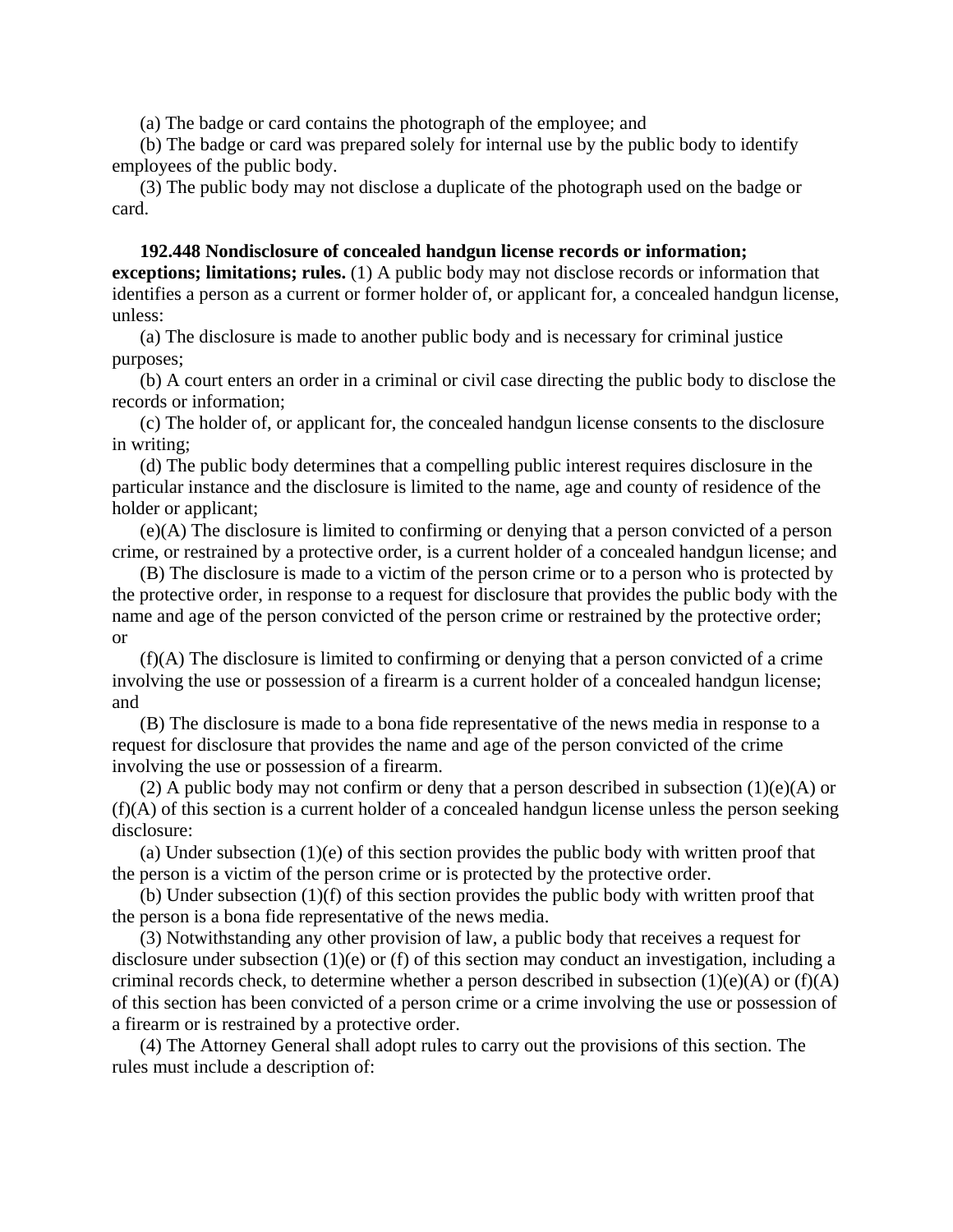(a) The procedures for submitting the written request described in subsection  $(1)(d)$  of this section; and

 (b) The materials an individual must provide to the public body to establish a compelling public interest that supports the disclosure of the name, age and county of residence of the holder or applicant.

 (5) The prohibition described in subsection (1) of this section does not apply to the Judicial Department.

(6) As used in this section:

 (a) "Convicted" does not include a conviction that has been reversed, vacated or set aside or a conviction for which the person has been pardoned.

 (b) "Person crime" means a person felony or person Class A misdemeanor, as those terms are defined in the rules of the Oregon Criminal Justice Commission, or any other crime constituting domestic violence, as defined in ORS 135.230.

(c) "Protective order" has the meaning given that term in ORS 135.886.

(d) "Victim" has the meaning given that term in ORS 131.007.

 **192.501.** The following public records are exempt from disclosure under ORS 192.410 to 192.505 unless the public interest requires disclosure in the particular instance:

 (1) Records of a public body pertaining to litigation to which the public body is a party if the complaint has been filed, or if the complaint has not been filed, if the public body shows that such litigation is reasonably likely to occur. This exemption does not apply to litigation which has been concluded, and nothing in this subsection shall limit any right or opportunity granted by discovery or deposition statutes to a party to litigation or potential litigation.

 (2) Trade secrets. "Trade secrets," as used in this section, may include, but are not limited to, any formula, plan, pattern, process, tool, mechanism, compound, procedure, production data, or compilation of information which is not patented, which is known only to certain individuals within an organization and which is used in a business it conducts, having actual or potential commercial value, and which gives its user an opportunity to obtain a business advantage over competitors who do not know or use it.

 (3) Investigatory information compiled for criminal law purposes. The record of an arrest or the report of a crime shall be disclosed unless and only for so long as there is a clear need to delay disclosure in the course of a specific investigation, including the need to protect the complaining party or the victim. Nothing in this subsection shall limit any right constitutionally guaranteed, or granted by statute, to disclosure or discovery in criminal cases. For purposes of this subsection, the record of an arrest or the report of a crime includes, but is not limited to:

 (a) The arrested person's name, age, residence, employment, marital status and similar biographical information;

(b) The offense with which the arrested person is charged;

(c) The conditions of release pursuant to ORS 135.230 to 135.290;

 (d) The identity of and biographical information concerning both complaining party and victim;

(e) The identity of the investigating and arresting agency and the length of the investigation;

 (f) The circumstances of arrest, including time, place, resistance, pursuit and weapons used; and

 (g) Such information as may be necessary to enlist public assistance in apprehending fugitives from justice.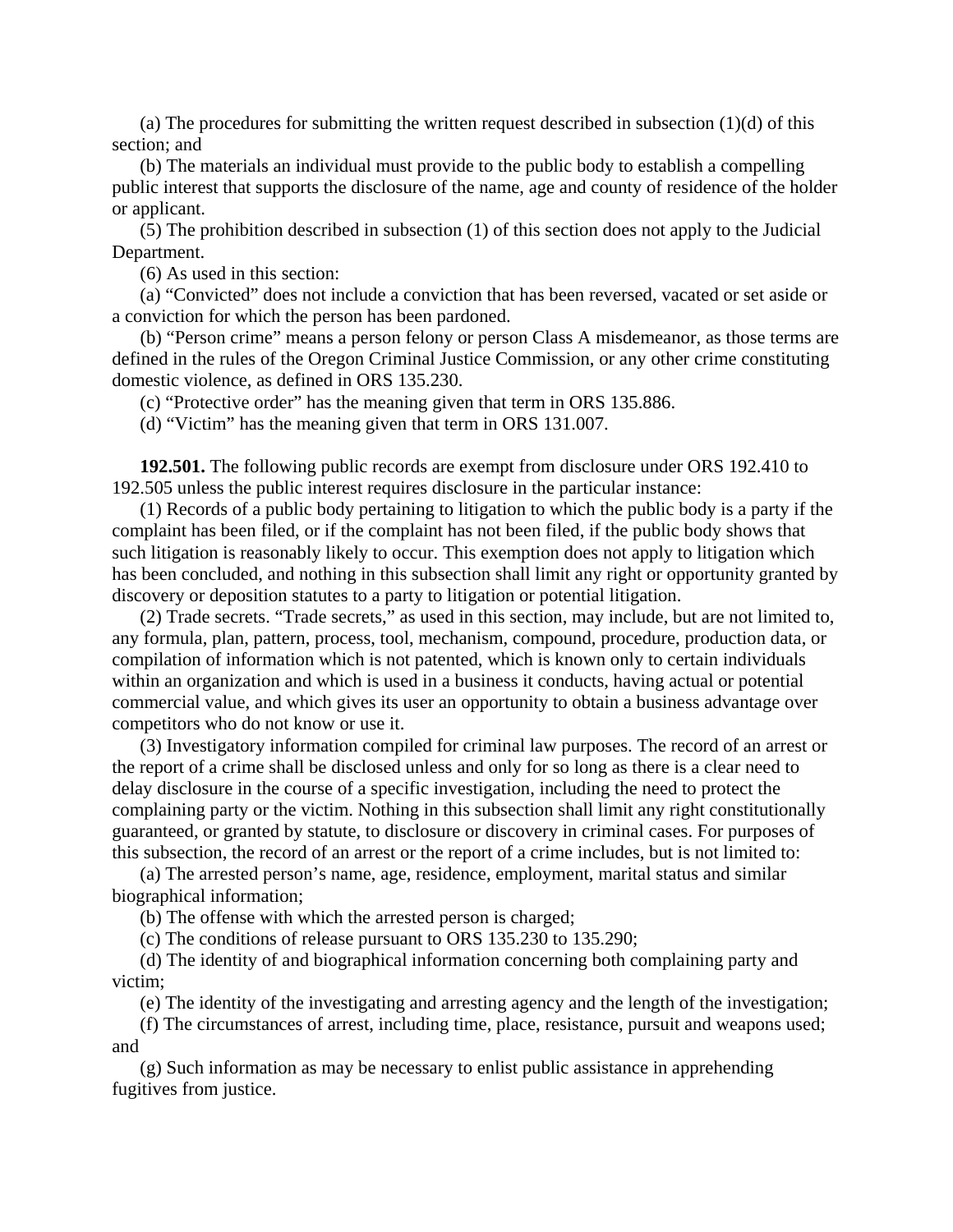(4) Test questions, scoring keys, and other data used to administer a licensing examination, employment, academic or other examination or testing procedure before the examination is given and if the examination is to be used again. Records establishing procedures for and instructing persons administering, grading or evaluating an examination or testing procedure are included in this exemption, to the extent that disclosure would create a risk that the result might be affected.

 (5) Information consisting of production records, sale or purchase records or catch records, or similar business records of a private concern or enterprise, required by law to be submitted to or inspected by a governmental body to allow it to determine fees or assessments payable or to establish production quotas, and the amounts of such fees or assessments payable or paid, to the extent that such information is in a form which would permit identification of the individual concern or enterprise. This exemption does not include records submitted by long term care facilities as defined in ORS 442.015 to the state for purposes of reimbursement of expenses or determining fees for patient care. Nothing in this subsection shall limit the use which can be made of such information for regulatory purposes or its admissibility in any enforcement proceeding.

(6) Information relating to the appraisal of real estate prior to its acquisition.

 (7) The names and signatures of employees who sign authorization cards or petitions for the purpose of requesting representation or decertification elections.

 (8) Investigatory information relating to any complaint filed under ORS 659A.820 or 659A.825, until such time as the complaint is resolved under ORS 659A.835, or a final order is issued under ORS 659A.850.

 (9) Investigatory information relating to any complaint or charge filed under ORS 243.676 and 663.180.

 (10) Records, reports and other information received or compiled by the Director of the Department of Consumer and Business Services under ORS 697.732.

 (11) Information concerning the location of archaeological sites or objects as those terms are defined in ORS 358.905, except if the governing body of an Indian tribe requests the information and the need for the information is related to that Indian tribe's cultural or religious activities. This exemption does not include information relating to a site that is all or part of an existing, commonly known and publicized tourist facility or attraction.

(12) A personnel discipline action, or materials or documents supporting that action.

 (13) Information developed pursuant to ORS 496.004, 496.172 and 498.026 or ORS 496.192 and 564.100, regarding the habitat, location or population of any threatened species or endangered species.

 (14) Writings prepared by or under the direction of faculty of public educational institutions, in connection with research, until publicly released, copyrighted or patented.

 (15) Computer programs developed or purchased by or for any public body for its own use. As used in this subsection, "computer program" means a series of instructions or statements which permit the functioning of a computer system in a manner designed to provide storage, retrieval and manipulation of data from such computer system, and any associated documentation and source material that explain how to operate the computer program. "Computer program" does not include:

(a) The original data, including but not limited to numbers, text, voice, graphics and images;

 (b) Analyses, compilations and other manipulated forms of the original data produced by use of the program; or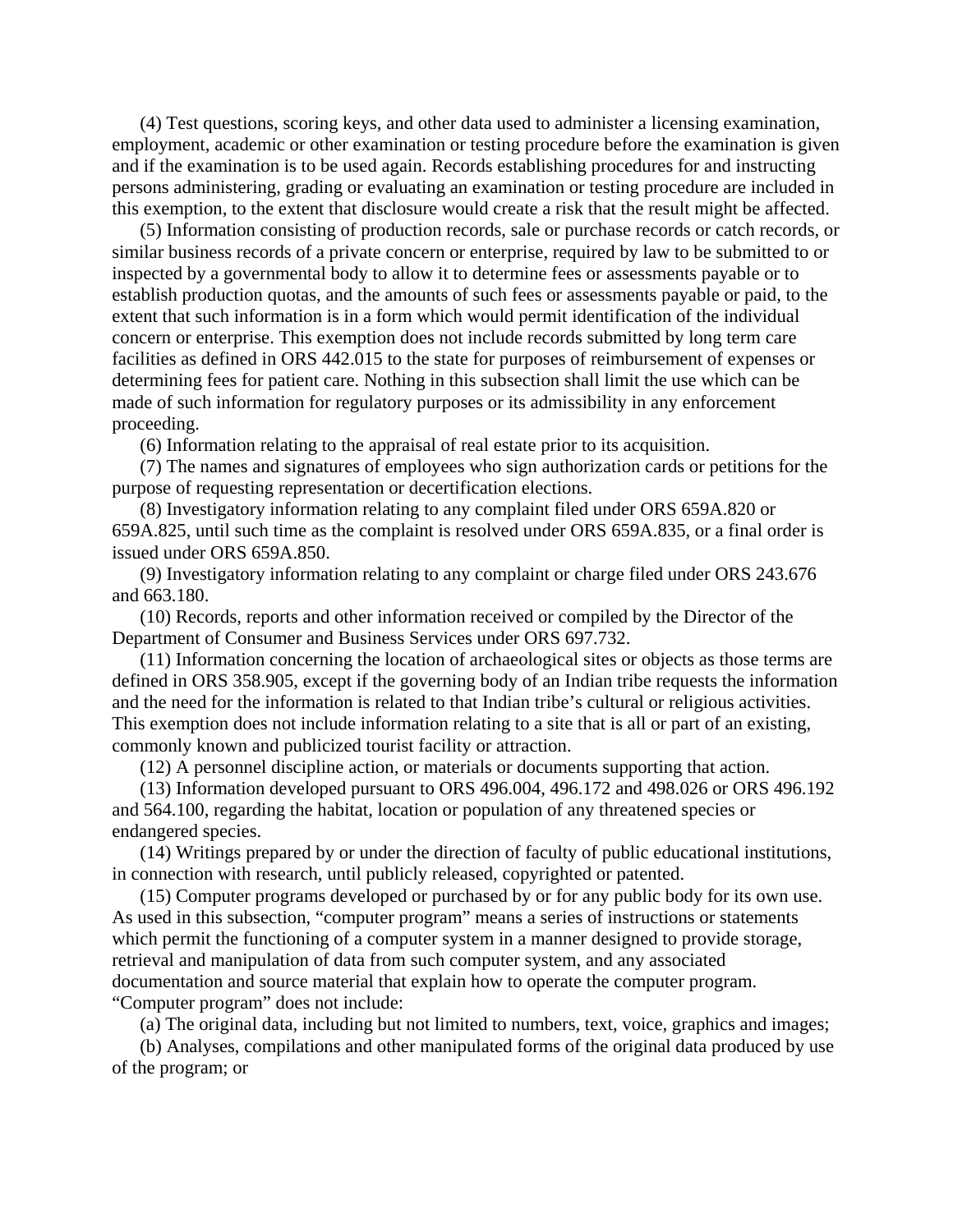(c) The mathematical and statistical formulas which would be used if the manipulated forms of the original data were to be produced manually.

(16) Data and information provided by participants to mediation under ORS 36.256.

 (17) Investigatory information relating to any complaint or charge filed under ORS chapter 654, until a final administrative determination is made or, if a citation is issued, until an employer receives notice of any citation.

 (18) Specific operational plans in connection with an anticipated threat to individual or public safety for deployment and use of personnel and equipment, prepared or used by a public body, if public disclosure of the plans would endanger an individual's life or physical safety or jeopardize a law enforcement activity.

 (19)(a) Audits or audit reports required of a telecommunications carrier. As used in this paragraph, "audit or audit report" means any external or internal audit or audit report pertaining to a telecommunications carrier, as defined in ORS 133.721, or pertaining to a corporation having an affiliated interest, as defined in ORS 759.390, with a telecommunications carrier that is intended to make the operations of the entity more efficient, accurate or compliant with applicable rules, procedures or standards, that may include self-criticism and that has been filed by the telecommunications carrier or affiliate under compulsion of state law. "Audit or audit report" does not mean an audit of a cost study that would be discoverable in a contested case proceeding and that is not subject to a protective order; and

 (b) Financial statements. As used in this paragraph, "financial statement" means a financial statement of a nonregulated corporation having an affiliated interest, as defined in ORS 759.390, with a telecommunications carrier, as defined in ORS 133.721.

 (20) The residence address of an elector if authorized under ORS 247.965 and subject to ORS 247.967.

 (21) The following records, communications and information submitted to a housing authority as defined in ORS 456.005, or to an urban renewal agency as defined in ORS 457.010, by applicants for and recipients of loans, grants and tax credits:

(a) Personal and corporate financial statements and information, including tax returns;

(b) Credit reports;

 (c) Project appraisals, excluding appraisals obtained in the course of transactions involving an interest in real estate that is acquired, leased, rented, exchanged, transferred or otherwise disposed of as part of the project, but only after the transactions have closed and are concluded;

(d) Market studies and analyses;

(e) Articles of incorporation, partnership agreements and operating agreements;

(f) Commitment letters;

(g) Project pro forma statements;

(h) Project cost certifications and cost data;

(i) Audits;

(j) Project tenant correspondence requested to be confidential;

(k) Tenant files relating to certification; and

(L) Housing assistance payment requests.

(22) Records or information that, if disclosed, would allow a person to:

(a) Gain unauthorized access to buildings or other property;

 (b) Identify those areas of structural or operational vulnerability that would permit unlawful disruption to, or interference with, services; or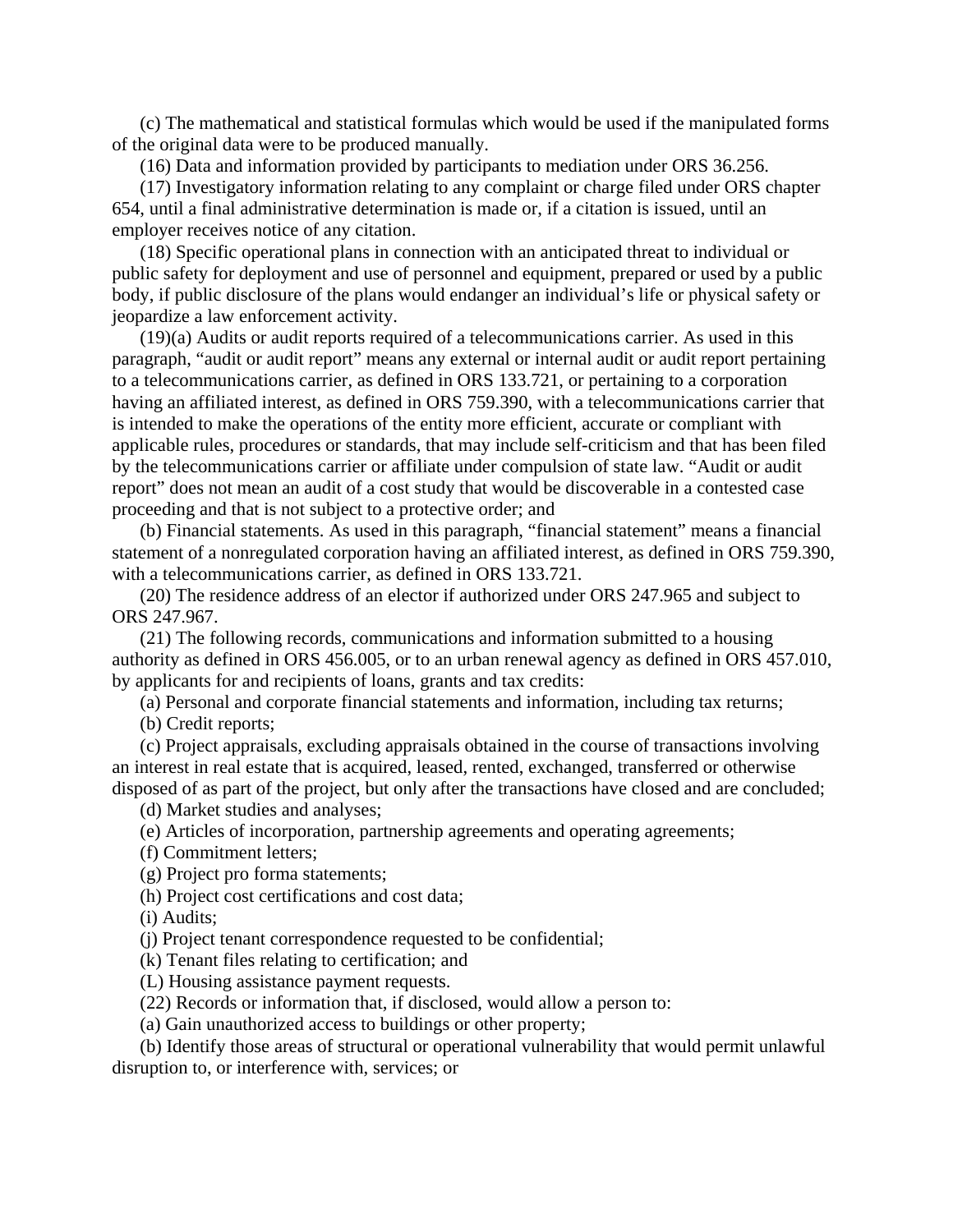(c) Disrupt, interfere with or gain unauthorized access to public funds or to information processing, communication or telecommunication systems, including the information contained in the systems, that are used or operated by a public body.

 (23) Records or information that would reveal or otherwise identify security measures, or weaknesses or potential weaknesses in security measures, taken or recommended to be taken to protect:

(a) An individual;

(b) Buildings or other property;

 (c) Information processing, communication or telecommunication systems, including the information contained in the systems; or

 (d) Those operations of the Oregon State Lottery the security of which are subject to study and evaluation under ORS 461.180 (6).

 (24) Personal information held by or under the direction of officials of the Oregon Health and Science University or the Oregon University System about a person who has or who is interested in donating money or property to the university, the system or a public university listed in ORS 352.002, if the information is related to the family of the person, personal assets of the person or is incidental information not related to the donation.

 (25) The home address, professional address and telephone number of a person who has or who is interested in donating money or property to the Oregon University System.

 (26) Records of the name and address of a person who files a report with or pays an assessment to a commodity commission established under ORS 576.051 to 576.455, the Oregon Beef Council created under ORS 577.210 or the Oregon Wheat Commission created under ORS 578.030.

 (27) Information provided to, obtained by or used by a public body to authorize, originate, receive or authenticate a transfer of funds, including but not limited to a credit card number, payment card expiration date, password, financial institution account number and financial institution routing number.

(28) Social Security numbers as provided in ORS 107.840.

 (29) The electronic mail address of a student who attends a public university listed in ORS 352.002 or Oregon Health and Science University.

 (30) The name, home address, professional address or location of a person that is engaged in, or that provides goods or services for, medical research at Oregon Health and Science University that is conducted using animals other than rodents. This subsection does not apply to Oregon Health and Science University press releases, websites or other publications circulated to the general public.

(31) If requested by a public safety officer, as defined in ORS 181.610:

 (a) The home address and home telephone number of the public safety officer contained in the voter registration records for the public safety officer.

 (b) The home address and home telephone number of the public safety officer contained in records of the Department of Public Safety Standards and Training.

 (c) The name of the public safety officer contained in county real property assessment or taxation records. This exemption:

 (A) Applies only to the name of the public safety officer and any other owner of the property in connection with a specific property identified by the officer in a request for exemption from disclosure;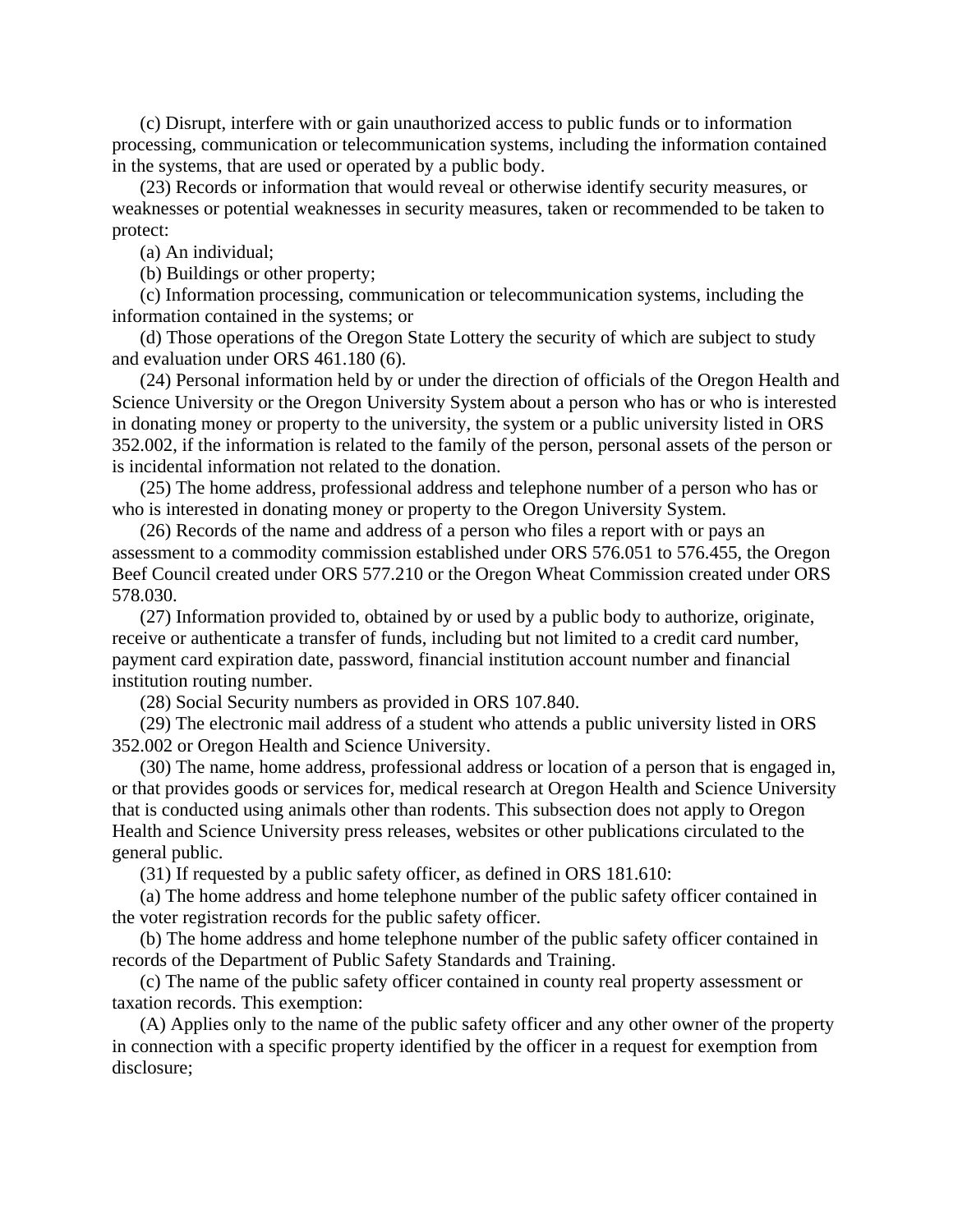(B) Applies only to records that may be made immediately available to the public upon request in person, by telephone or using the Internet;

(C) Applies until the public safety officer requests termination of the exemption;

 (D) Does not apply to disclosure of records among public bodies as defined in ORS 174.109 for governmental purposes; and

 (E) May not result in liability for the county if the name of the public safety officer is disclosed after a request for exemption from disclosure is made under this subsection.

 (32) Unless the public records request is made by a financial institution, as defined in ORS 706.008, consumer finance company licensed under ORS chapter 725, mortgage banker or mortgage broker licensed under ORS 86A.095 to 86A.198, or title company for business purposes, records described in paragraph (a) of this subsection, if the exemption from disclosure of the records is sought by an individual described in paragraph (b) of this subsection using the procedure described in paragraph (c) of this subsection:

 (a) The home address, home or cellular telephone number or personal electronic mail address contained in the records of any public body that has received the request that is set forth in:

 (A) A warranty deed, deed of trust, mortgage, lien, deed of reconveyance, release, satisfaction, substitution of trustee, easement, dog license, marriage license or military discharge record that is in the possession of the county clerk; or

(B) Any public record of a public body other than the county clerk.

 (b) The individual claiming the exemption from disclosure must be a district attorney, a deputy district attorney, the Attorney General or an assistant attorney general, the United States Attorney for the District of Oregon or an assistant United States attorney for the District of Oregon, a city attorney who engages in the prosecution of criminal matters or a deputy city attorney who engages in the prosecution of criminal matters.

 (c) The individual claiming the exemption from disclosure must do so by filing the claim in writing with the public body for which the exemption from disclosure is being claimed on a form prescribed by the public body. Unless the claim is filed with the county clerk, the claim form shall list the public records in the possession of the public body to which the exemption applies. The exemption applies until the individual claiming the exemption requests termination of the exemption or ceases to qualify for the exemption.

 (33) Land management plans required for voluntary stewardship agreements entered into under ORS 541.423.

 (34) Sensitive business records or financial or commercial information of the State Accident Insurance Fund Corporation that is not customarily provided to business competitors. This exemption does not:

 (a) Apply to the formulas for determining dividends to be paid to employers insured by the State Accident Insurance Fund Corporation;

 (b) Apply to contracts for advertising, public relations or lobbying services or to documents related to the formation of such contracts;

 (c) Apply to group insurance contracts or to documents relating to the formation of such contracts, except that employer account records shall remain exempt from disclosure as provided in ORS 192.502 (35); or

 (d) Provide the basis for opposing the discovery of documents in litigation pursuant to the applicable rules of civil procedure.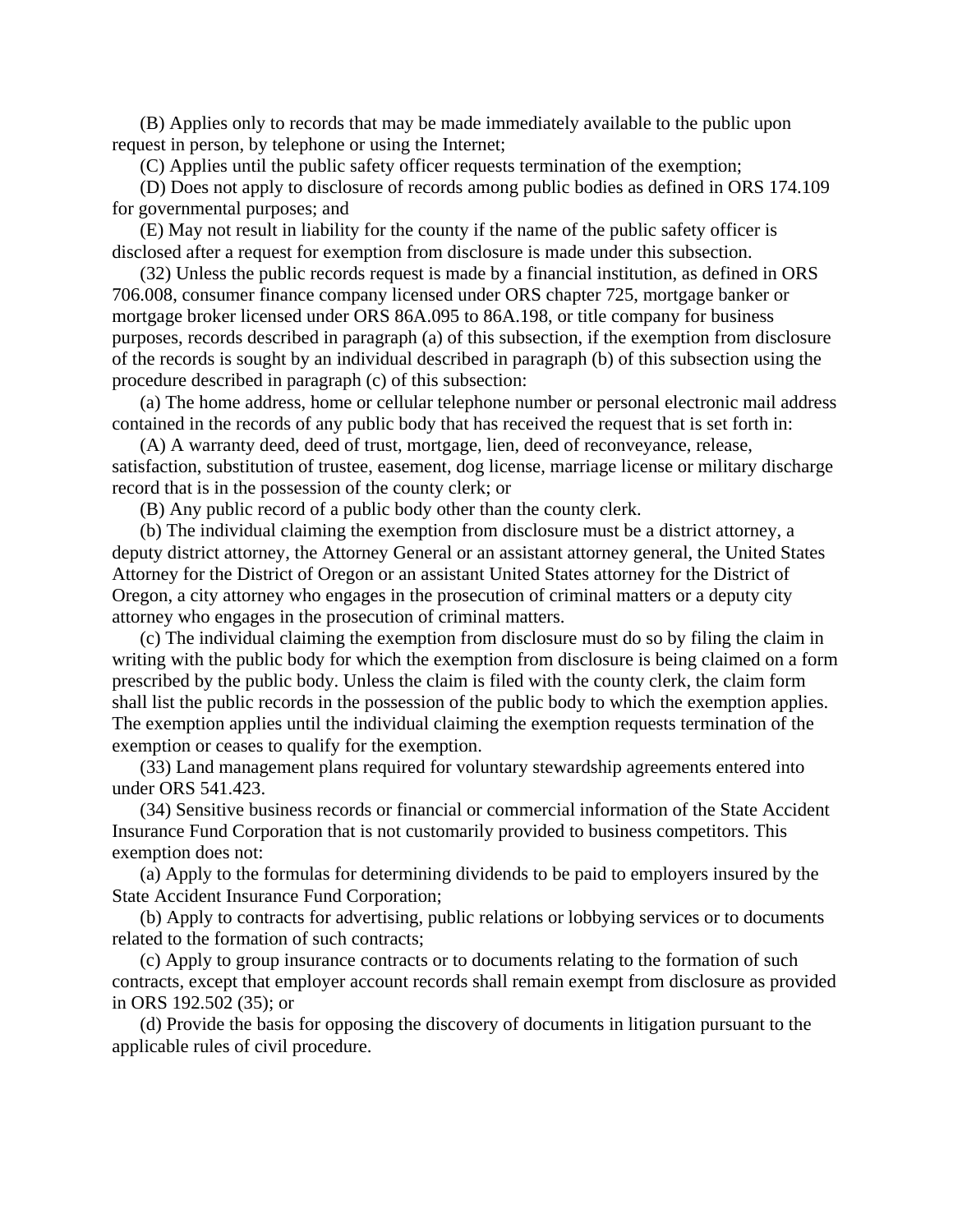(35) Records of the Department of Public Safety Standards and Training relating to investigations conducted under ORS 181.662 or 181.878 (6), until the department issues the report described in ORS 181.662 or 181.878.

 (36) A medical examiner's report, autopsy report or laboratory test report ordered by a medical examiner under ORS 146.117.

 (37) Any document or other information related to an audit of a public body, as defined in ORS 174.109, that is in the custody of an auditor or audit organization operating under nationally recognized government auditing standards, until the auditor or audit organization issues a final audit report in accordance with those standards or the audit is abandoned. This exemption does not prohibit disclosure of a draft audit report that is provided to the audited entity for the entity's response to the audit findings.

 **192.502 Other public records exempt from disclosure.** The following public records are exempt from disclosure under ORS 192.410 to 192.505:

 (1) Communications within a public body or between public bodies of an advisory nature to the extent that they cover other than purely factual materials and are preliminary to any final agency determination of policy or action. This exemption shall not apply unless the public body shows that in the particular instance the public interest in encouraging frank communication between officials and employees of public bodies clearly outweighs the public interest in disclosure.

 (2) Information of a personal nature such as but not limited to that kept in a personal, medical or similar file, if public disclosure would constitute an unreasonable invasion of privacy, unless the public interest by clear and convincing evidence requires disclosure in the particular instance. The party seeking disclosure shall have the burden of showing that public disclosure would not constitute an unreasonable invasion of privacy.

 (3) Public body employee or volunteer addresses, Social Security numbers, dates of birth and telephone numbers contained in personnel records maintained by the public body that is the employer or the recipient of volunteer services. This exemption:

 (a) Does not apply to the addresses, dates of birth and telephone numbers of employees or volunteers who are elected officials, except that a judge or district attorney subject to election may seek to exempt the judge's or district attorney's address or telephone number, or both, under the terms of ORS 192.445;

 (b) Does not apply to employees or volunteers to the extent that the party seeking disclosure shows by clear and convincing evidence that the public interest requires disclosure in a particular instance;

 (c) Does not apply to a substitute teacher as defined in ORS 342.815 when requested by a professional education association of which the substitute teacher may be a member; and

(d) Does not relieve a public employer of any duty under ORS 243.650 to 243.782.

 (4) Information submitted to a public body in confidence and not otherwise required by law to be submitted, where such information should reasonably be considered confidential, the public body has obliged itself in good faith not to disclose the information, and when the public interest would suffer by the disclosure.

 (5) Information or records of the Department of Corrections, including the State Board of Parole and Post-Prison Supervision, to the extent that disclosure would interfere with the rehabilitation of a person in custody of the department or substantially prejudice or prevent the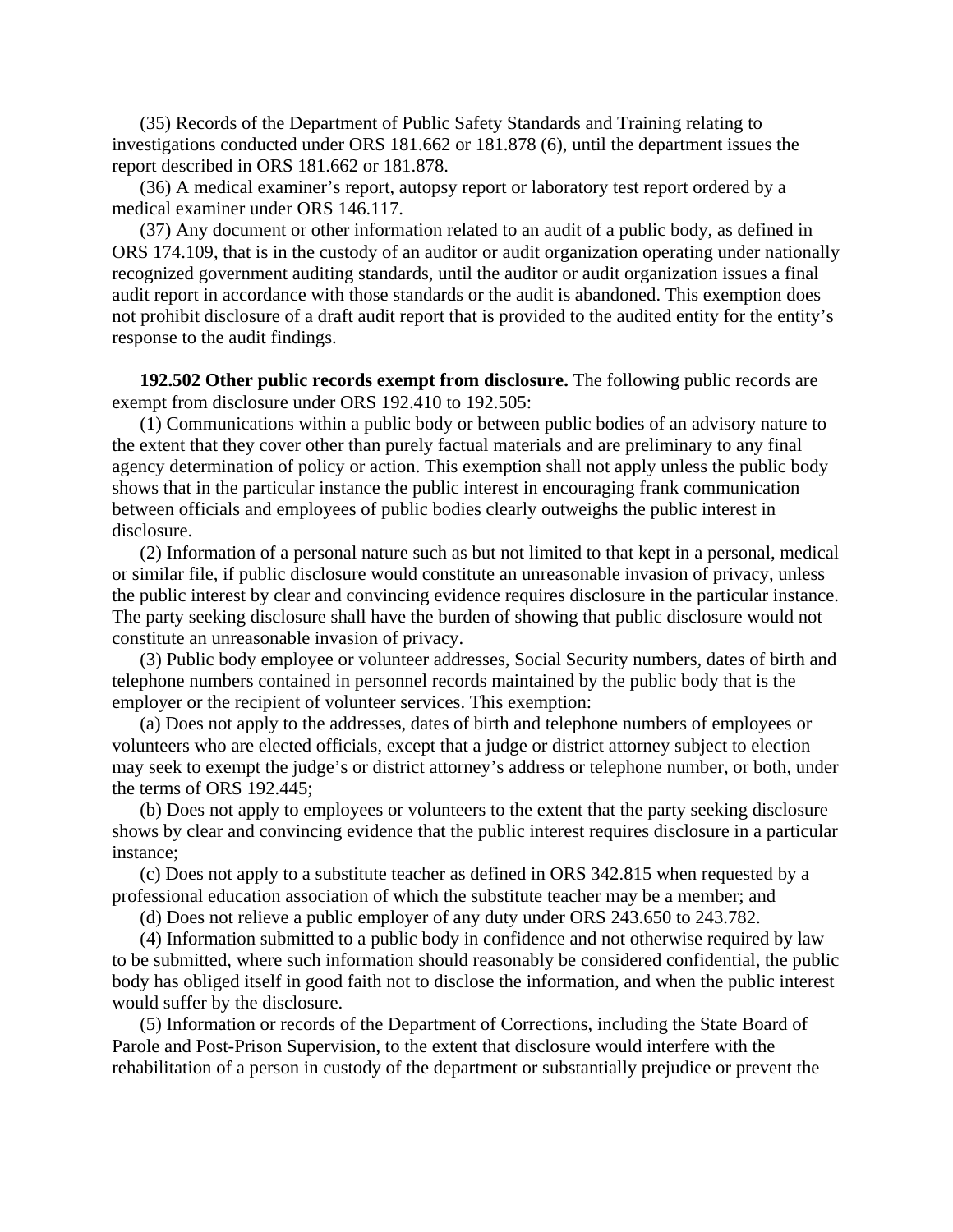carrying out of the functions of the department, if the public interest in confidentiality clearly outweighs the public interest in disclosure.

 (6) Records, reports and other information received or compiled by the Director of the Department of Consumer and Business Services in the administration of ORS chapters 723 and 725 not otherwise required by law to be made public, to the extent that the interests of lending institutions, their officers, employees and customers in preserving the confidentiality of such information outweighs the public interest in disclosure.

(7) Reports made to or filed with the court under ORS 137.077 or 137.530.

 (8) Any public records or information the disclosure of which is prohibited by federal law or regulations.

 (9)(a) Public records or information the disclosure of which is prohibited or restricted or otherwise made confidential or privileged under Oregon law.

 (b) Subject to ORS 192.423, paragraph (a) of this subsection does not apply to factual information compiled in a public record when:

(A) The basis for the claim of exemption is ORS 40.225;

 (B) The factual information is not prohibited from disclosure under any applicable state or federal law, regulation or court order and is not otherwise exempt from disclosure under ORS 192.410 to 192.505;

 (C) The factual information was compiled by or at the direction of an attorney as part of an investigation on behalf of the public body in response to information of possible wrongdoing by the public body;

 (D) The factual information was not compiled in preparation for litigation, arbitration or an administrative proceeding that was reasonably likely to be initiated or that has been initiated by or against the public body; and

 (E) The holder of the privilege under ORS 40.225 has made or authorized a public statement characterizing or partially disclosing the factual information compiled by or at the attorney's direction.

 (10) Public records or information described in this section, furnished by the public body originally compiling, preparing or receiving them to any other public officer or public body in connection with performance of the duties of the recipient, if the considerations originally giving rise to the confidential or exempt nature of the public records or information remain applicable.

 (11) Records of the Energy Facility Siting Council concerning the review or approval of security programs pursuant to ORS 469.530.

 (12) Employee and retiree address, telephone number and other nonfinancial membership records and employee financial records maintained by the Public Employees Retirement System pursuant to ORS chapters 238 and 238A.

 (13) Records of or submitted to the State Treasurer, the Oregon Investment Council or the agents of the treasurer or the council relating to active or proposed publicly traded investments under ORS chapter 293, including but not limited to records regarding the acquisition, exchange or liquidation of the investments. For the purposes of this subsection:

(a) The exemption does not apply to:

 (A) Information in investment records solely related to the amount paid directly into an investment by, or returned from the investment directly to, the treasurer or council; or

 (B) The identity of the entity to which the amount was paid directly or from which the amount was received directly.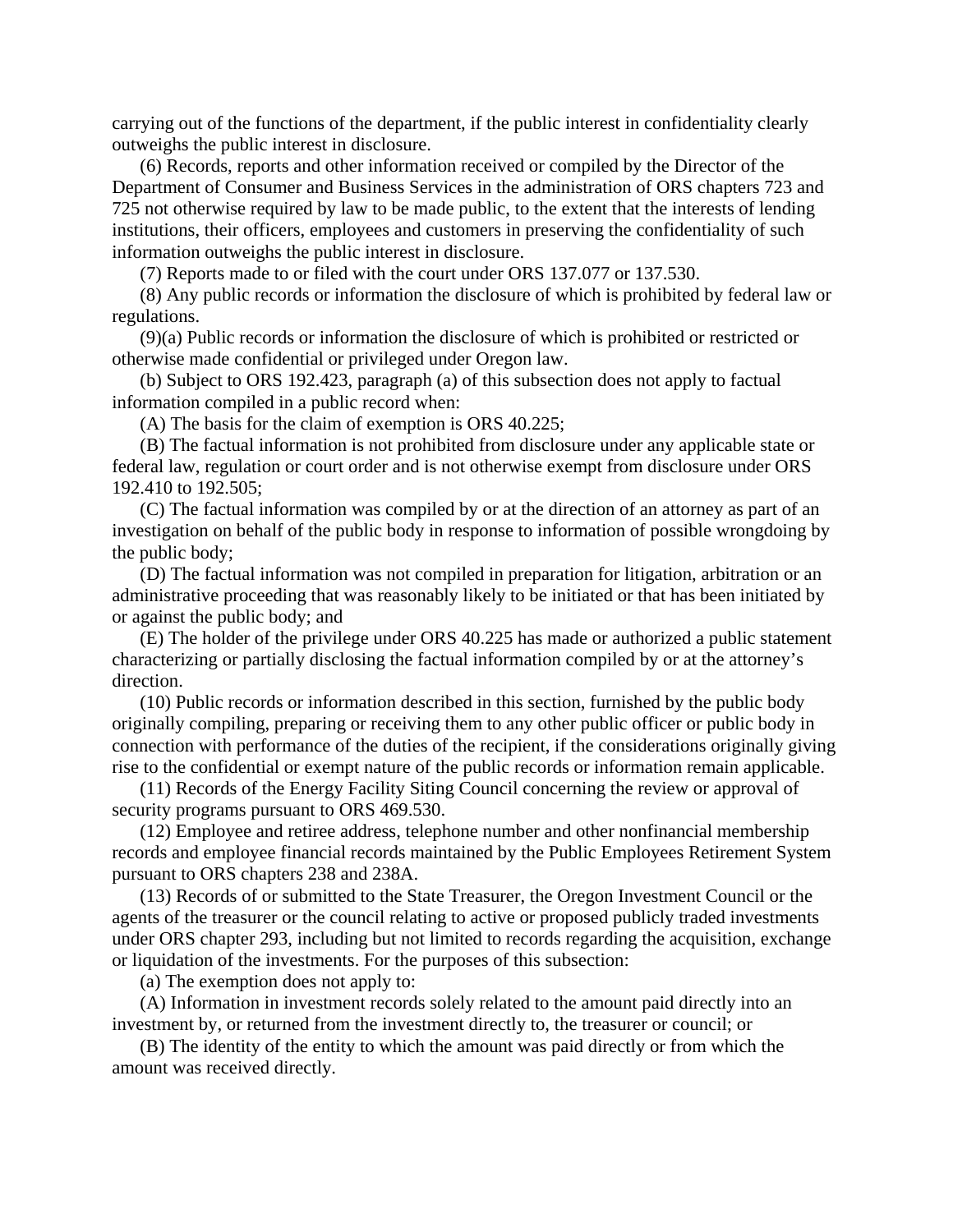(b) An investment in a publicly traded investment is no longer active when acquisition, exchange or liquidation of the investment has been concluded.

 (14)(a) Records of or submitted to the State Treasurer, the Oregon Investment Council, the Oregon Growth Board or the agents of the treasurer, council or board relating to actual or proposed investments under ORS chapter 293 or 348 in a privately placed investment fund or a private asset including but not limited to records regarding the solicitation, acquisition, deployment, exchange or liquidation of the investments including but not limited to:

 (A) Due diligence materials that are proprietary to an investment fund, to an asset ownership or to their respective investment vehicles.

 (B) Financial statements of an investment fund, an asset ownership or their respective investment vehicles.

 (C) Meeting materials of an investment fund, an asset ownership or their respective investment vehicles.

 (D) Records containing information regarding the portfolio positions in which an investment fund, an asset ownership or their respective investment vehicles invest.

 (E) Capital call and distribution notices of an investment fund, an asset ownership or their respective investment vehicles.

(F) Investment agreements and related documents.

(b) The exemption under this subsection does not apply to:

(A) The name, address and vintage year of each privately placed investment fund.

 (B) The dollar amount of the commitment made to each privately placed investment fund since inception of the fund.

 (C) The dollar amount of cash contributions made to each privately placed investment fund since inception of the fund.

 (D) The dollar amount, on a fiscal year-end basis, of cash distributions received by the State Treasurer, the Oregon Investment Council, the Oregon Growth Board or the agents of the treasurer, council or board from each privately placed investment fund.

 (E) The dollar amount, on a fiscal year-end basis, of the remaining value of assets in a privately placed investment fund attributable to an investment by the State Treasurer, the Oregon Investment Council, the Oregon Growth Board or the agents of the treasurer, council or board.

 (F) The net internal rate of return of each privately placed investment fund since inception of the fund.

 (G) The investment multiple of each privately placed investment fund since inception of the fund.

 (H) The dollar amount of the total management fees and costs paid on an annual fiscal yearend basis to each privately placed investment fund.

 (I) The dollar amount of cash profit received from each privately placed investment fund on a fiscal year-end basis.

 (15) The monthly reports prepared and submitted under ORS 293.761 and 293.766 concerning the Public Employees Retirement Fund and the Industrial Accident Fund may be uniformly treated as exempt from disclosure for a period of up to 90 days after the end of the calendar quarter.

 (16) Reports of unclaimed property filed by the holders of such property to the extent permitted by ORS 98.352.

 (17)(a) The following records, communications and information submitted to the Oregon Business Development Commission, the Oregon Business Development Department, the State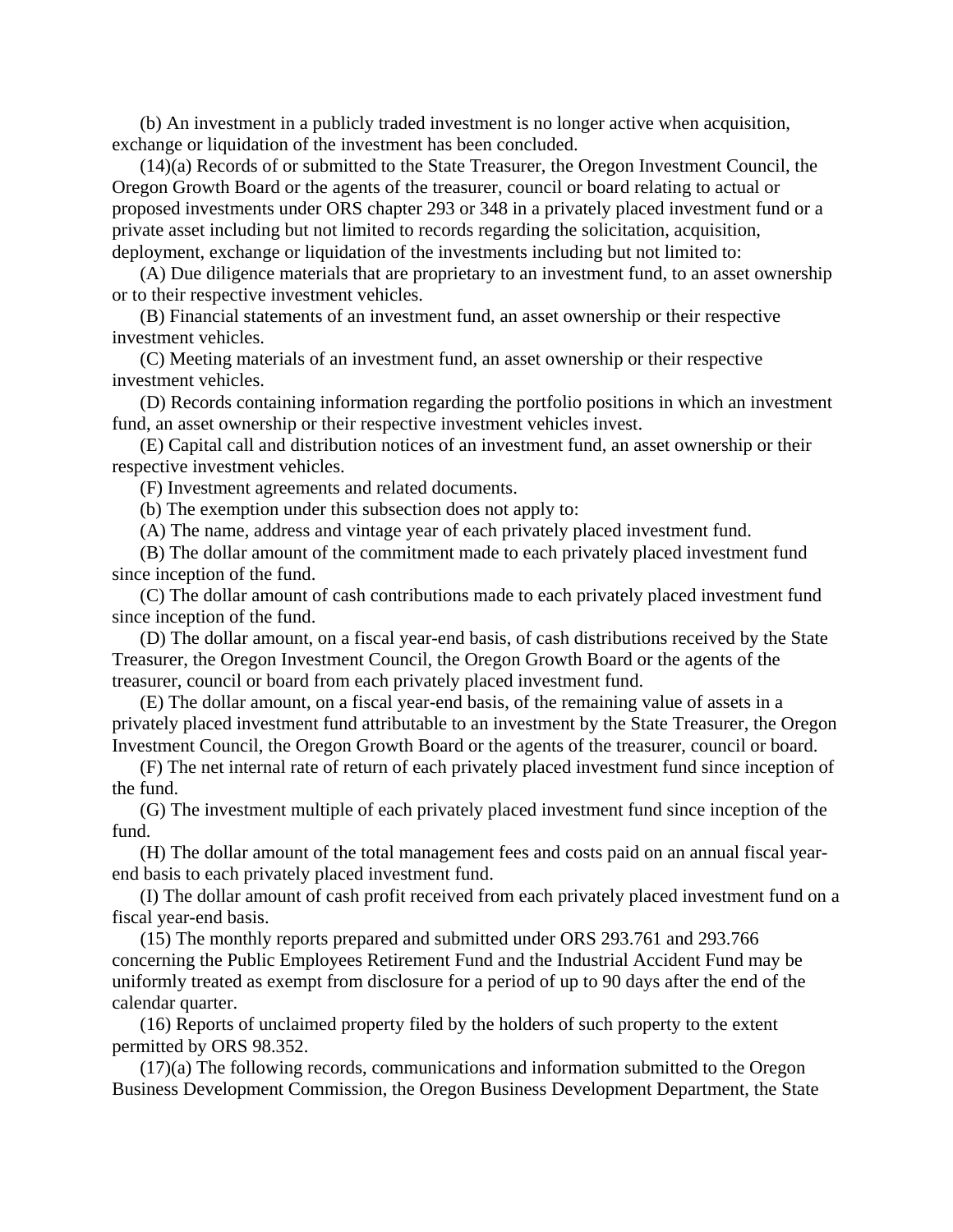Department of Agriculture, the Oregon Growth Board, the Port of Portland or other ports as defined in ORS 777.005, or a county or city governing body and any board, department, commission, council or agency thereof, by applicants for investment funds, grants, loans, services or economic development moneys, support or assistance including, but not limited to, those described in ORS 285A.224:

(A) Personal financial statements.

(B) Financial statements of applicants.

(C) Customer lists.

 (D) Information of an applicant pertaining to litigation to which the applicant is a party if the complaint has been filed, or if the complaint has not been filed, if the applicant shows that such litigation is reasonably likely to occur; this exemption does not apply to litigation which has been concluded, and nothing in this subparagraph shall limit any right or opportunity granted by discovery or deposition statutes to a party to litigation or potential litigation.

(E) Production, sales and cost data.

 (F) Marketing strategy information that relates to applicant's plan to address specific markets and applicant's strategy regarding specific competitors.

 (b) The following records, communications and information submitted to the State Department of Energy by applicants for tax credits or for grants awarded under ORS 469B.256:

(A) Personal financial statements.

(B) Financial statements of applicants.

(C) Customer lists.

 (D) Information of an applicant pertaining to litigation to which the applicant is a party if the complaint has been filed, or if the complaint has not been filed, if the applicant shows that such litigation is reasonably likely to occur; this exemption does not apply to litigation which has been concluded, and nothing in this subparagraph shall limit any right or opportunity granted by discovery or deposition statutes to a party to litigation or potential litigation.

(E) Production, sales and cost data.

 (F) Marketing strategy information that relates to applicant's plan to address specific markets and applicant's strategy regarding specific competitors.

 (18) Records, reports or returns submitted by private concerns or enterprises required by law to be submitted to or inspected by a governmental body to allow it to determine the amount of any transient lodging tax payable and the amounts of such tax payable or paid, to the extent that such information is in a form which would permit identification of the individual concern or enterprise. Nothing in this subsection shall limit the use which can be made of such information for regulatory purposes or its admissibility in any enforcement proceedings. The public body shall notify the taxpayer of the delinquency immediately by certified mail. However, in the event that the payment or delivery of transient lodging taxes otherwise due to a public body is delinquent by over 60 days, the public body shall disclose, upon the request of any person, the following information:

 (a) The identity of the individual concern or enterprise that is delinquent over 60 days in the payment or delivery of the taxes.

(b) The period for which the taxes are delinquent.

(c) The actual, or estimated, amount of the delinquency.

 (19) All information supplied by a person under ORS 151.485 for the purpose of requesting appointed counsel, and all information supplied to the court from whatever source for the purpose of verifying the financial eligibility of a person pursuant to ORS 151.485.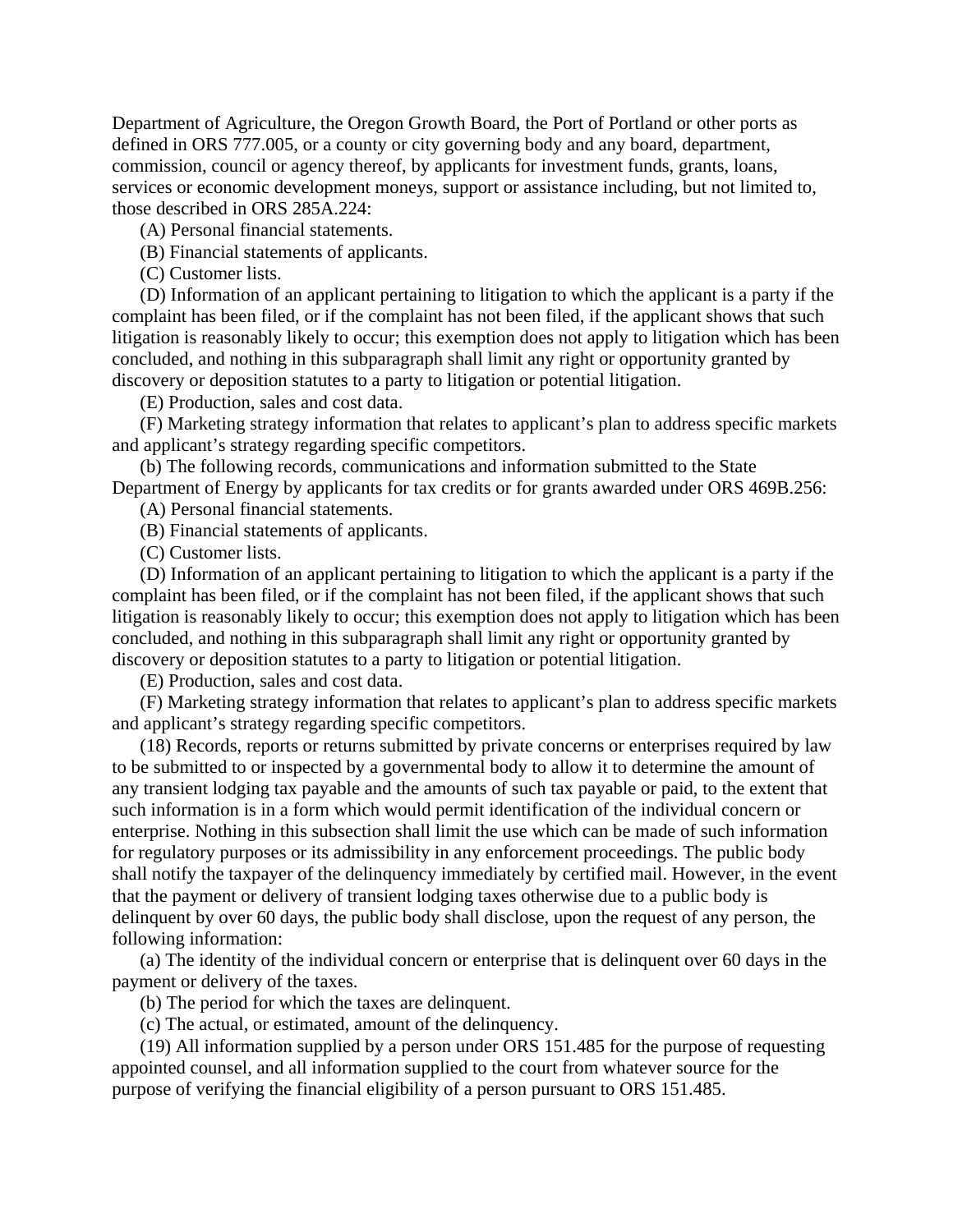(20) Workers' compensation claim records of the Department of Consumer and Business Services, except in accordance with rules adopted by the Director of the Department of Consumer and Business Services, in any of the following circumstances:

 (a) When necessary for insurers, self-insured employers and third party claim administrators to process workers' compensation claims.

 (b) When necessary for the director, other governmental agencies of this state or the United States to carry out their duties, functions or powers.

 (c) When the disclosure is made in such a manner that the disclosed information cannot be used to identify any worker who is the subject of a claim.

 (d) When a worker or the worker's representative requests review of the worker's claim record.

 (21) Sensitive business records or financial or commercial information of the Oregon Health and Science University that is not customarily provided to business competitors.

 (22) Records of Oregon Health and Science University regarding candidates for the position of president of the university.

(23) The records of a library, including:

(a) Circulation records, showing use of specific library material by a named person;

 (b) The name of a library patron together with the address or telephone number of the patron; and

(c) The electronic mail address of a patron.

 (24) The following records, communications and information obtained by the Housing and Community Services Department in connection with the department's monitoring or administration of financial assistance or of housing or other developments:

(a) Personal and corporate financial statements and information, including tax returns.

(b) Credit reports.

 (c) Project appraisals, excluding appraisals obtained in the course of transactions involving an interest in real estate that is acquired, leased, rented, exchanged, transferred or otherwise disposed of as part of the project, but only after the transactions have closed and are concluded.

(d) Market studies and analyses.

(e) Articles of incorporation, partnership agreements and operating agreements.

(f) Commitment letters.

(g) Project pro forma statements.

(h) Project cost certifications and cost data.

(i) Audits.

(j) Project tenant correspondence.

(k) Personal information about a tenant.

(L) Housing assistance payments.

 (25) Raster geographic information system (GIS) digital databases, provided by private forestland owners or their representatives, voluntarily and in confidence to the State Forestry Department, that is not otherwise required by law to be submitted.

 (26) Sensitive business, commercial or financial information furnished to or developed by a public body engaged in the business of providing electricity or electricity services, if the information is directly related to a transaction described in ORS 261.348, or if the information is directly related to a bid, proposal or negotiations for the sale or purchase of electricity or electricity services, and disclosure of the information would cause a competitive disadvantage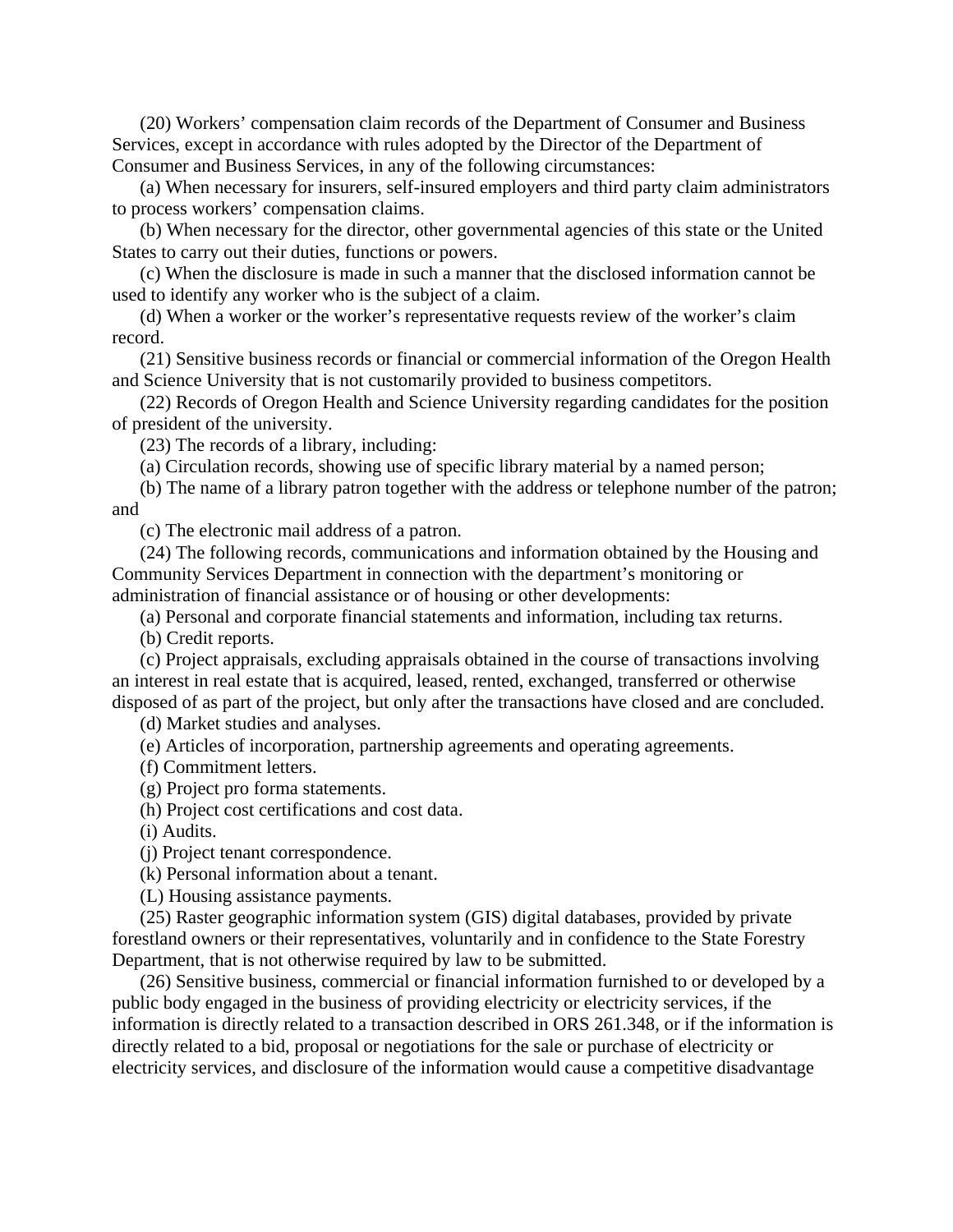for the public body or its retail electricity customers. This subsection does not apply to cost-ofservice studies used in the development or review of generally applicable rate schedules.

 (27) Sensitive business, commercial or financial information furnished to or developed by the City of Klamath Falls, acting solely in connection with the ownership and operation of the Klamath Cogeneration Project, if the information is directly related to a transaction described in ORS 225.085 and disclosure of the information would cause a competitive disadvantage for the Klamath Cogeneration Project. This subsection does not apply to cost-of-service studies used in the development or review of generally applicable rate schedules.

 (28) Personally identifiable information about customers of a municipal electric utility or a people's utility district or the names, dates of birth, driver license numbers, telephone numbers, electronic mail addresses or Social Security numbers of customers who receive water, sewer or storm drain services from a public body as defined in ORS 174.109. The utility or district may release personally identifiable information about a customer, and a public body providing water, sewer or storm drain services may release the name, date of birth, driver license number, telephone number, electronic mail address or Social Security number of a customer, if the customer consents in writing or electronically, if the disclosure is necessary for the utility, district or other public body to render services to the customer, if the disclosure is required pursuant to a court order or if the disclosure is otherwise required by federal or state law. The utility, district or other public body may charge as appropriate for the costs of providing such information. The utility, district or other public body may make customer records available to third party credit agencies on a regular basis in connection with the establishment and management of customer accounts or in the event such accounts are delinquent.

 (29) A record of the street and number of an employee's address submitted to a special district to obtain assistance in promoting an alternative to single occupant motor vehicle transportation.

 (30) Sensitive business records, capital development plans or financial or commercial information of Oregon Corrections Enterprises that is not customarily provided to business competitors.

 (31) Documents, materials or other information submitted to the Director of the Department of Consumer and Business Services in confidence by a state, federal, foreign or international regulatory or law enforcement agency or by the National Association of Insurance Commissioners, its affiliates or subsidiaries under ORS 86A.095 to 86A.198, 697.005 to 697.095, 697.602 to 697.842, 705.137, 717.200 to 717.320, 717.900 or 717.905, ORS chapter 59, 723, 725 or 726, the Bank Act or the Insurance Code when:

 (a) The document, material or other information is received upon notice or with an understanding that it is confidential or privileged under the laws of the jurisdiction that is the source of the document, material or other information; and

 (b) The director has obligated the Department of Consumer and Business Services not to disclose the document, material or other information.

(32) A county elections security plan developed and filed under ORS 254.074.

(33) Information about review or approval of programs relating to the security of:

(a) Generation, storage or conveyance of:

(A) Electricity;

(B) Gas in liquefied or gaseous form;

(C) Hazardous substances as defined in ORS 453.005  $(7)(a)$ , (b) and (d);

(D) Petroleum products;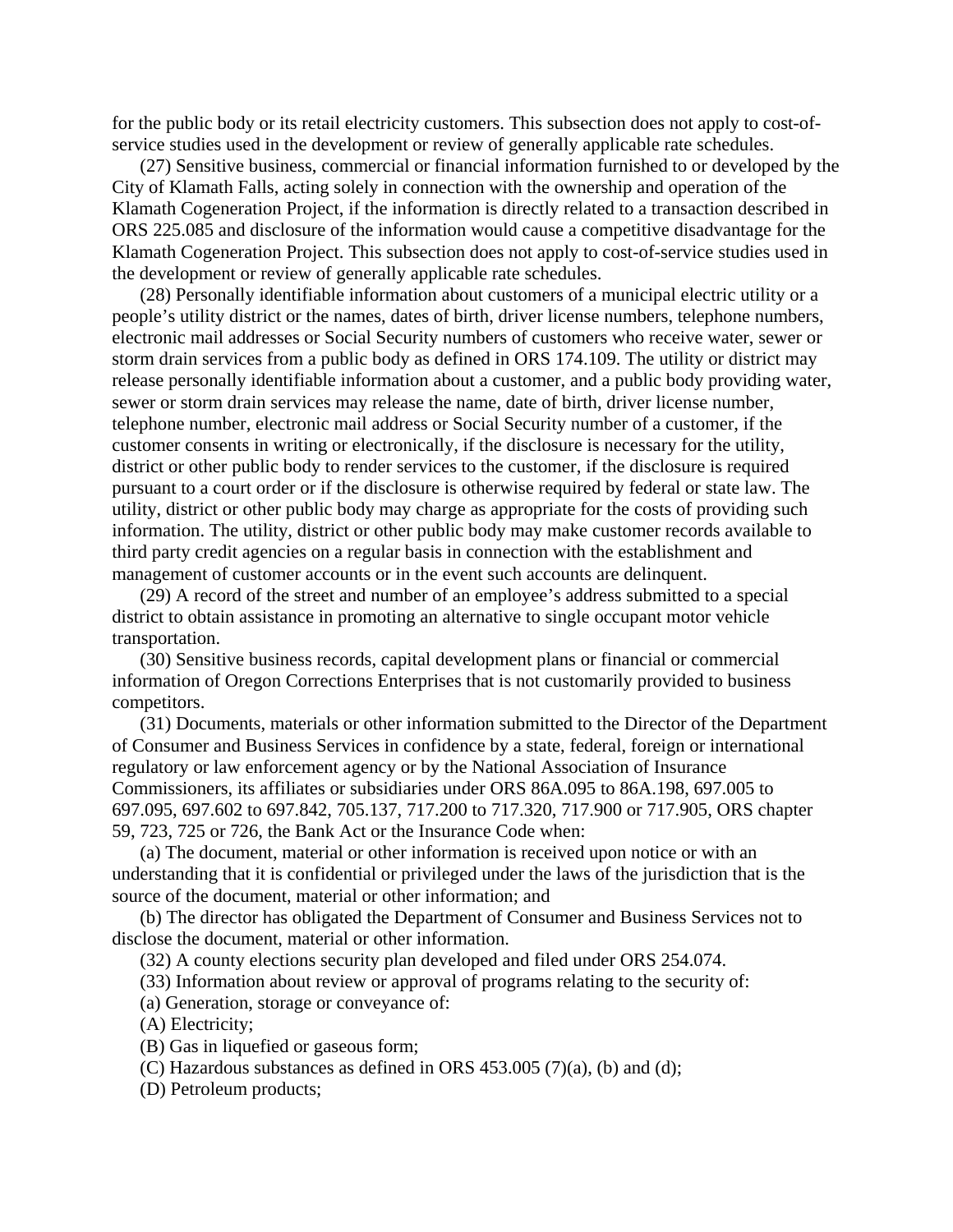(E) Sewage; or

(F) Water.

(b) Telecommunication systems, including cellular, wireless or radio systems.

(c) Data transmissions by whatever means provided.

 (34) The information specified in ORS 25.020 (8) if the Chief Justice of the Supreme Court designates the information as confidential by rule under ORS 1.002.

(35)(a) Employer account records of the State Accident Insurance Fund Corporation.

 (b) As used in this subsection, "employer account records" means all records maintained in any form that are specifically related to the account of any employer insured, previously insured or under consideration to be insured by the State Accident Insurance Fund Corporation and any information obtained or developed by the corporation in connection with providing, offering to provide or declining to provide insurance to a specific employer. "Employer account records" includes, but is not limited to, an employer's payroll records, premium payment history, payroll classifications, employee names and identification information, experience modification factors, loss experience and dividend payment history.

 (c) The exemption provided by this subsection may not serve as the basis for opposition to the discovery documents in litigation pursuant to applicable rules of civil procedure.

(36)(a) Claimant files of the State Accident Insurance Fund Corporation.

 (b) As used in this subsection, "claimant files" includes, but is not limited to, all records held by the corporation pertaining to a person who has made a claim, as defined in ORS 656.005, and all records pertaining to such a claim.

 (c) The exemption provided by this subsection may not serve as the basis for opposition to the discovery documents in litigation pursuant to applicable rules of civil procedure.

 (37) Except as authorized by ORS 408.425, records that certify or verify an individual's discharge or other separation from military service.

 (38) Records of or submitted to a domestic violence service or resource center that relate to the name or personal information of an individual who visits a center for service, including the date of service, the type of service received, referrals or contact information or personal information of a family member of the individual. As used in this subsection, "domestic violence service or resource center" means an entity, the primary purpose of which is to assist persons affected by domestic or sexual violence by providing referrals, resource information or other assistance specifically of benefit to domestic or sexual violence victims.

 (39) Information reported to the Oregon Health Authority under ORS 431.964, except as provided in ORS 431.964 (2)(c) information disclosed by the authority under ORS 431.966 and any information related to disclosures made by the authority under ORS 431.966, including information identifying the recipient of the information.

 (40)(a) Electronic mail addresses in the possession or custody of an agency or subdivision of the executive department, as defined in ORS 174.112, a local government or local service district, as defined in ORS 174.116, or a special government body, as defined in ORS 174.117.

 (b) This subsection does not apply to electronic mail addresses assigned by a public body to public employees for use by the employees in the ordinary course of their employment.

#### United States Code § 552(b)

(b) This section does not apply to matters that are—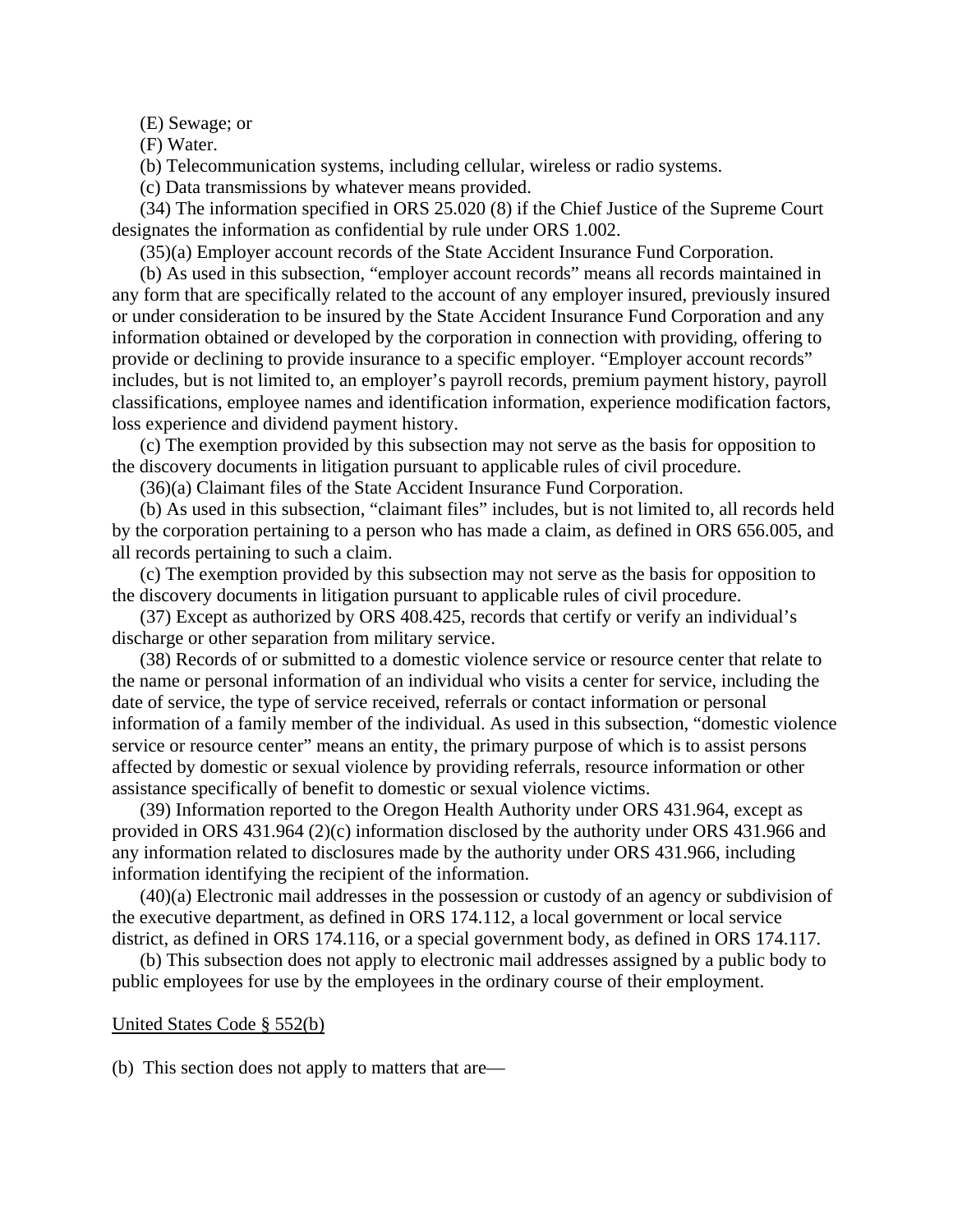(1) (A) specifically authorized under criteria established by an Executive order to be kept secret in the interest of national defense or foreign policy and (B) are in fact properly classified pursuant to such Executive order;

(2) related solely to the internal personnel rules and practices of an agency;

(3) specifically exempted from disclosure by statute (other than section 552b of this title), if that statute—

(A) (i) requires that the matters be withheld from the public in such a manner as to leave no discretion on the issue; or (ii) establishes particular criteria for withholding or refers to particular types of matters to be withheld; and

(B) if enacted after the date of enactment of the OPEN FOIA Act of 2009, specifically cites to this paragraph.

(4) trade secrets and commercial or financial information obtained from a person and privileged or confidential;

(5) inter-agency or intra-agency memorandums or letters which would not be available by law to a party other than an agency in litigation with the agency;

(6) personnel and medical files and similar files the disclosure of which would constitute a clearly unwarranted invasion of personal privacy;

(7) records or information compiled for law enforcement purposes, but only to the extent that the production of such law enforcement records or information (A) could reasonably be expected to interfere with enforcement proceedings, (B) would deprive a person of a right to a fair trial or an impartial adjudication, (C) could reasonably be expected to constitute an unwarranted invasion of personal privacy, (D) could reasonably be expected to disclose the identity of a confidential source, including a State, local, or foreign agency or authority or any private institution which furnished information on a confidential basis, and, in the case of a record or information compiled by criminal law enforcement authority in the course of a criminal investigation or by an agency conducting a lawful national security intelligence investigation, information furnished by a confidential source, (E) would disclose techniques and procedures for law enforcement investigations or prosecutions, or would disclose guidelines for law enforcement investigations or prosecutions if such disclosure could reasonably be expected to risk circumvention of the law, or (F) could reasonably be expected to endanger the life or physical safety of any individual;

(8) contained in or related to examination, operating, or condition reports prepared by, on behalf of, or for the use of an agency responsible for the regulation or supervision of financial institutions; or

(9) geological and geophysical information and data, including maps, concerning wells.

Any reasonably segregable portion of a record shall be provided to any person requesting such record after deletion of the portions which are exempt under this subsection. The amount of information deleted, and the exemption under which the deletion is made, shall be indicated on the released portion of the record, unless including that indication would harm an interest protected by the exemption in this subsection under which the deletion is made. If technically feasible, the amount of the information deleted, and the exemption under which the deletion is made, shall be indicated at the place in the record where such deletion is made.

Hawaii Revised Statutes § 92F-13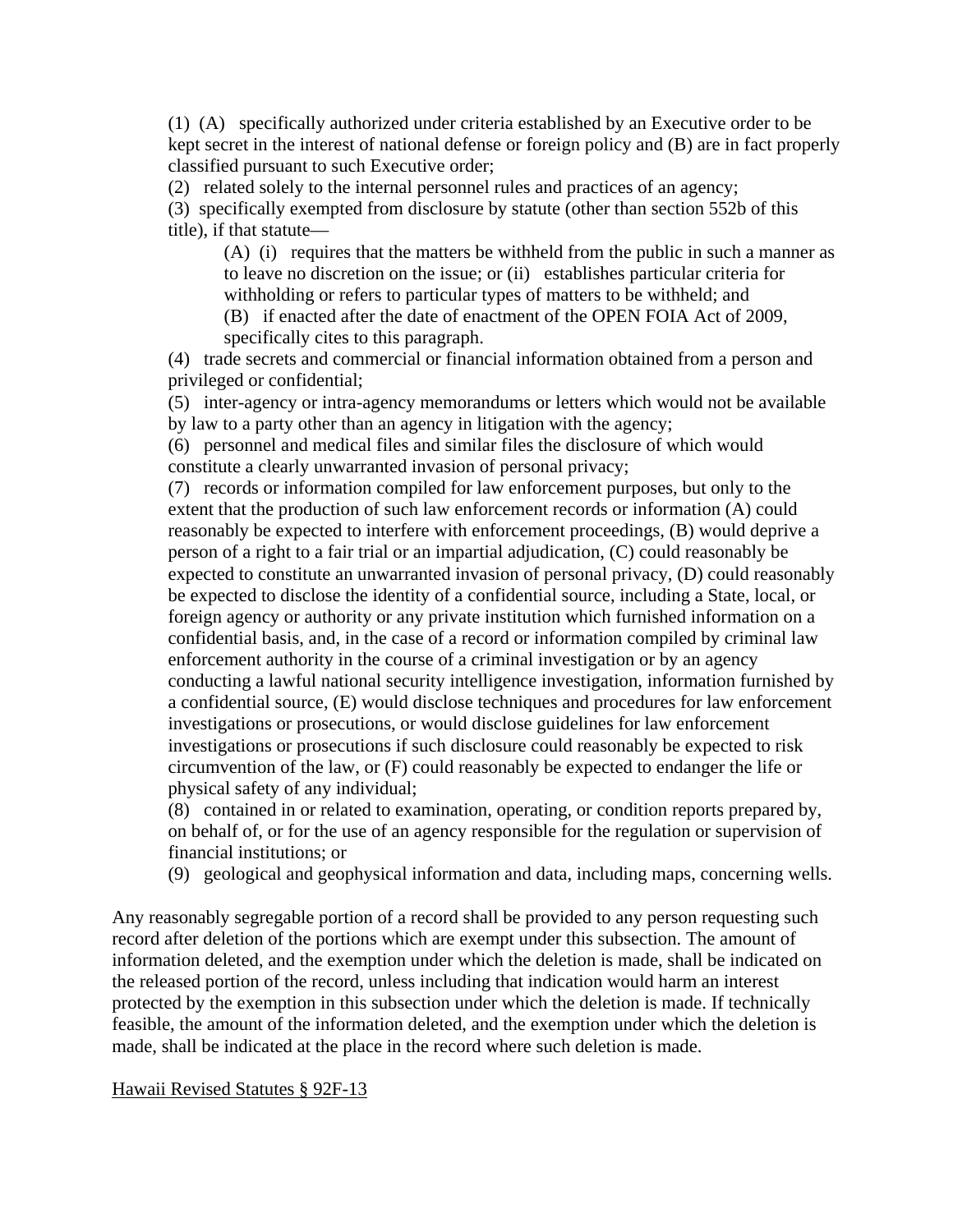(1) Government records which, if disclosed, would constitute a clearly unwarranted invasion of personal privacy;

(2) Government records pertaining to the prosecution or defense of any judicial or quasi-judicial action to which the State or any county is or may be a party, to the extent that such records would not be discoverable;

(3) Government records that, by their nature, must be confidential in order for the government to avoid the frustration of a legitimate government function;

(4) Government records which, pursuant to state or federal law including an order of any state or federal court, are protected from disclosure; and

(5) Inchoate and draft working papers of legislative committees including budget worksheets and unfiled committee reports; work product; records or transcripts of an investigating committee of the legislature which are closed by rules adopted pursuant to section 21-4 and the personal files of members of the legislature.

# Texas Government Code § 552.301

(a) A governmental body that receives a written request for information that it wishes to withhold from public disclosure and that it considers to be within one of the exceptions under Subchapter C must ask for a decision from the attorney general about whether the information is within that exception if there has not been a previous determination about whether the information falls within one of the exceptions.

(a-1) For the purposes of this subchapter, if a governmental body receives a written request by United States mail and cannot adequately establish the actual date on which the governmental body received the request, the written request is considered to have been received by the governmental body on the third business day after the date of the postmark on a properly addressed request.

(b) The governmental body must ask for the attorney general's decision and state the exceptions that apply within a reasonable time but not later than the 10th business day after the date of receiving the written request.

(c) For purposes of this subchapter, a written request includes a request made in writing that is sent to the officer for public information, or the person designated by that officer, by electronic mail or facsimile transmission.

(d) A governmental body that requests an attorney general decision under Subsection (a) must provide to the requestor within a reasonable time but not later than the 10th business day after the date of receiving the requestor's written request:

(1) a written statement that the governmental body wishes to withhold the requested information and has asked for a decision from the attorney general about whether the information is within an exception to public disclosure; and

(2) a copy of the governmental body's written communication to the attorney general asking for the decision or, if the governmental body's written communication to the attorney general discloses the requested information, a redacted copy of that written communication.

(e) A governmental body that requests an attorney general decision under Subsection (a) must within a reasonable time but not later than the 15th business day after the date of receiving the written request:

(1) submit to the attorney general: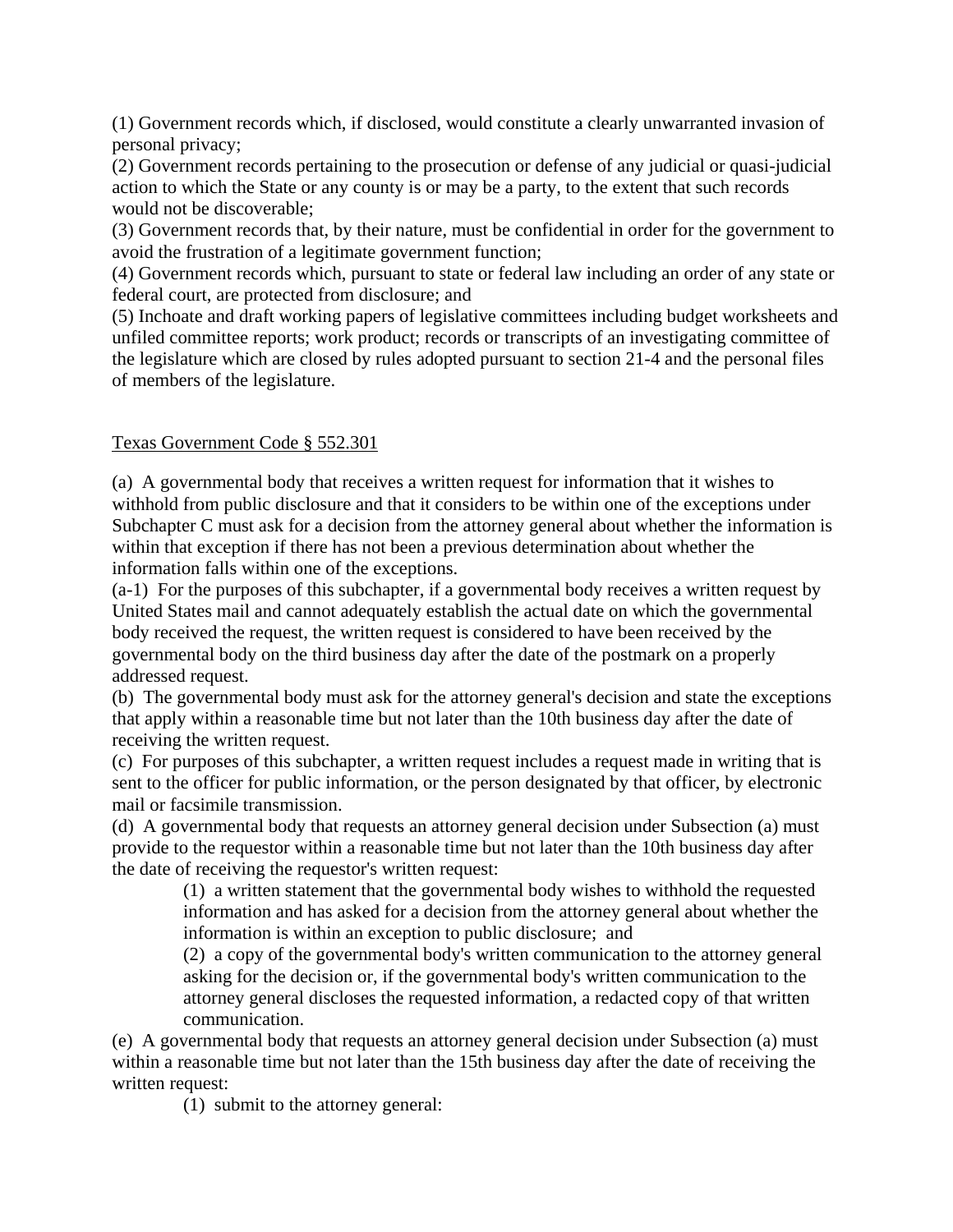(A) written comments stating the reasons why the stated exceptions apply that would allow the information to be withheld;

(B) a copy of the written request for information;

(C) a signed statement as to the date on which the written request for information was received by the governmental body or evidence sufficient to establish that date; and

(D) a copy of the specific information requested, or submit representative samples of the information if a voluminous amount of information was requested; and

(2) label that copy of the specific information, or of the representative samples, to indicate which exceptions apply to which parts of the copy.

(e-1) A governmental body that submits written comments to the attorney general under Subsection  $(e)(1)(A)$  shall send a copy of those comments to the person who requested the information from the governmental body not later than the 15th business day after the date of receiving the written request. If the written comments disclose or contain the substance of the information requested, the copy of the comments provided to the person must be a redacted copy.

(f) A governmental body must release the requested information and is prohibited from asking for a decision from the attorney general about whether information requested under this chapter is within an exception under Subchapter C if:

> (1) the governmental body has previously requested and received a determination from the attorney general concerning the precise information at issue in a pending request; and

(2) the attorney general or a court determined that the information is public

information under this chapter that is not excepted by Subchapter C.

(g) A governmental body may ask for another decision from the attorney general concerning the precise information that was at issue in a prior decision made by the attorney general under this subchapter if:

(1) a suit challenging the prior decision was timely filed against the attorney general in accordance with this chapter concerning the precise information at issue;

(2) the attorney general determines that the requestor has voluntarily withdrawn the

request for the information in writing or has abandoned the request; and

(3) the parties agree to dismiss the lawsuit.

## California Government Code § 6275

It is the intent of the Legislature to assist members of the public and state and local agencies in identifying exemptions to the California Public Records Act. It is the intent of the Legislature that, after January 1, 1999, each addition or amendment to a statute that exempts any information contained in a public record from disclosure pursuant to subdivision (k) of Section 6254 shall be listed and described in this article pursuant to a bill authorized by a standing committee of the Legislature to be introduced during the first year of each session of the Legislature. The statutes and constitutional provisions listed in this article may operate to exempt certain records, or portions thereof, from disclosure. The statutes and constitutional provisions listed and described may not be inclusive of all exemptions. The listing of a statute or constitutional provision in this article does not itself create an exemption. Requesters of public records and public agencies are cautioned to review the applicable statute or constitutional provision to determine the extent to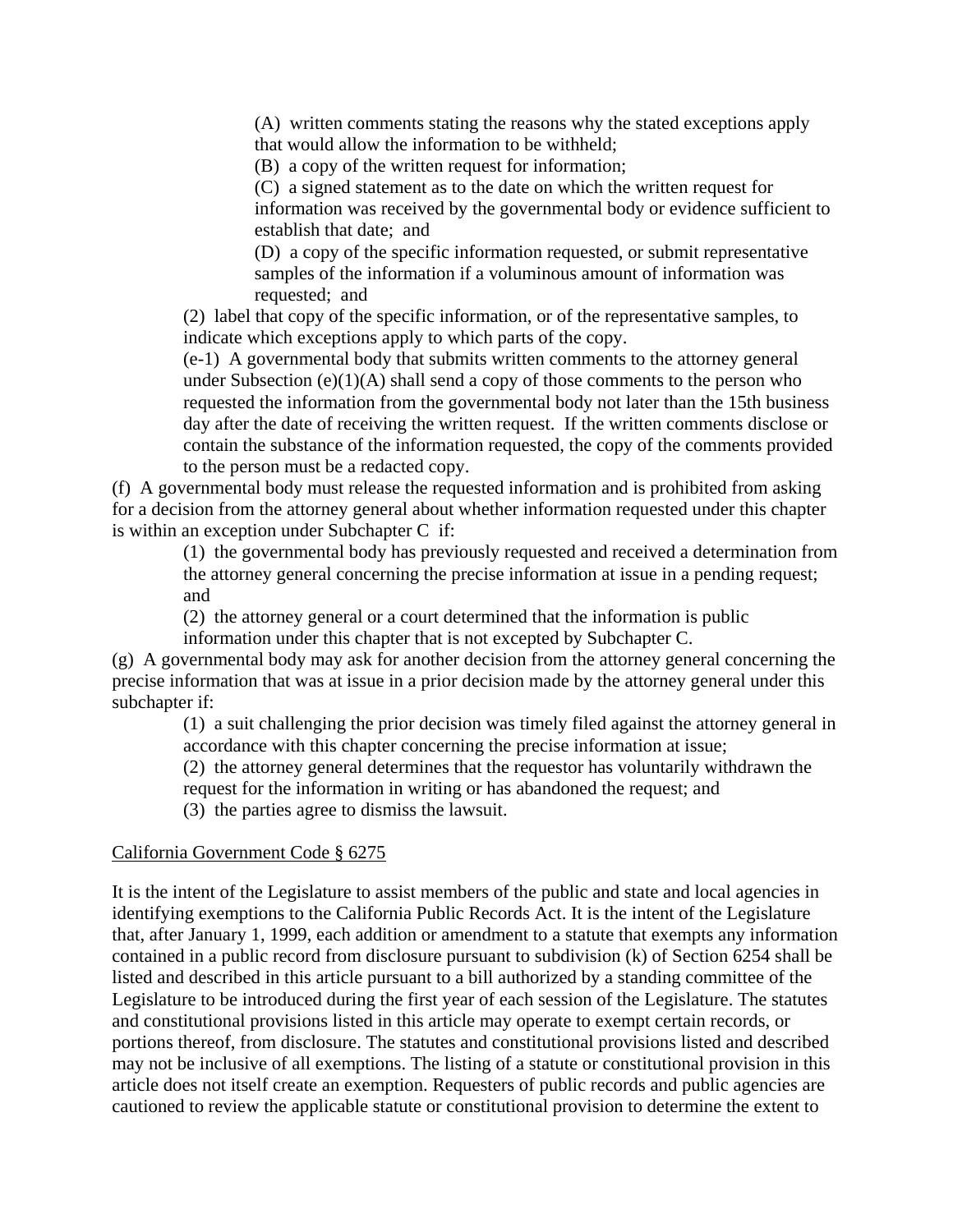which it, in light of the circumstances surrounding the request, exempts public records from disclosure.

# Louisiana Revised Statutes § 44:4.1

Exceptions

A. The legislature recognizes that it is essential to the operation of a democratic government that the people be made aware of all exceptions, exemptions, and limitations to the laws pertaining to public records. In order to foster the people's awareness, the legislature declares that all exceptions, exemptions, and limitations to the laws pertaining to public records shall be provided for in this Chapter or the Constitution of Louisiana. Any exception, exemption, and limitation to the laws pertaining to public records not provided for in this Chapter or in the Constitution of Louisiana shall have no effect.

B. The legislature further recognizes that there exist exceptions, exemptions, and limitations to the laws pertaining to public records throughout the revised statutes and codes of this state. Therefore, the following exceptions, exemptions, and limitations are hereby continued in effect by incorporation into this Chapter by citation:

(1) R.S. 3:556.10, 558.10, 559.9, 750, 1401, 1413, 1430.7, 3204, 3221, 3370, 3421,

- 3524, 3706, 4021, 4110, 4162
- (2) R.S. 6:103, 122, 135, 1308
- (3) R.S. 9:172, 224, 313, 331.1, 395, 461, 1033, 3518.1, 3556, 3574.6, 3576.21
- (4) R.S. 11:174
- (5) R.S. 12:1702
- (6) R.S. 13:1905, 2593, 3715.3, 3715.4, 3734, 4687, 5108.1, 5304, 5366(L)
- (7) R.S. 14:403, 403.1, 403.5

(8) R.S. 15:242, 440.6, 477.2, 549, 570(F), 574.12, 578.1, 616, 660, 840.1, 1176, 1204.1, 1507, 1614

(9) R.S. 17:7.2, 46, 47, 81.9, 334, 391.4, 500.2, 1175, 1202, 1237, 1252, 1952, 1989.7, 2047, 2048.31, 3099, 3136, 3390, 3773, 3884

- (10) R.S. 18:43, 44, 114, 116, 154, 1308, 1491.5, 1495.3, 1511.8
- (11) R.S. 22:2, 14, 31, 42.1, 88, 244, 263, 265, 461, 550.7, 571, 572, 572.1, 574, 618, 639, 691.4, 691.5, 691.6, 691.7, 691.8, 691.9, 691.10, 732, 752, 753, 771, 834, 972(D), 1008, 1019.2, 1203, 1460, 1464, 1466, 1488, 1546, 1559, 1566(D), 1644, 1656, 1723, 1796, 1801, 1927, 1929, 1983, 1984, 2036, 2056, 2085, 2091, 2293, 2303.
- (12) R.S. 23:1177, 1197, 1200.7, 1291, 1292, 1293, 1306, 1660, 1671
- (13) R.S. 24:513, 513.1, 513.3, 518
- (14) R.S. 26:921
- (15) R.S. 27:13, 21, 22, 25, 45, 61, 237
- (16) R.S. 28:56, 215.4
- (17) R.S. 29:765
- (18) R.S. 30:10.1, 209.1, 213, 215, 907, 908, 916, 2030, 2074, 2351, 2351.54, 2564
- (19) R.S. 32:398, 707.2, 1254
- (20) R.S. 33:1334, 2182, 2428, 4720.151, 4720.161, 4720.171, 4891, 9109, 9128, 9614
- (21) R.S. 34:340.21, 1005
- (22) R.S. 36:108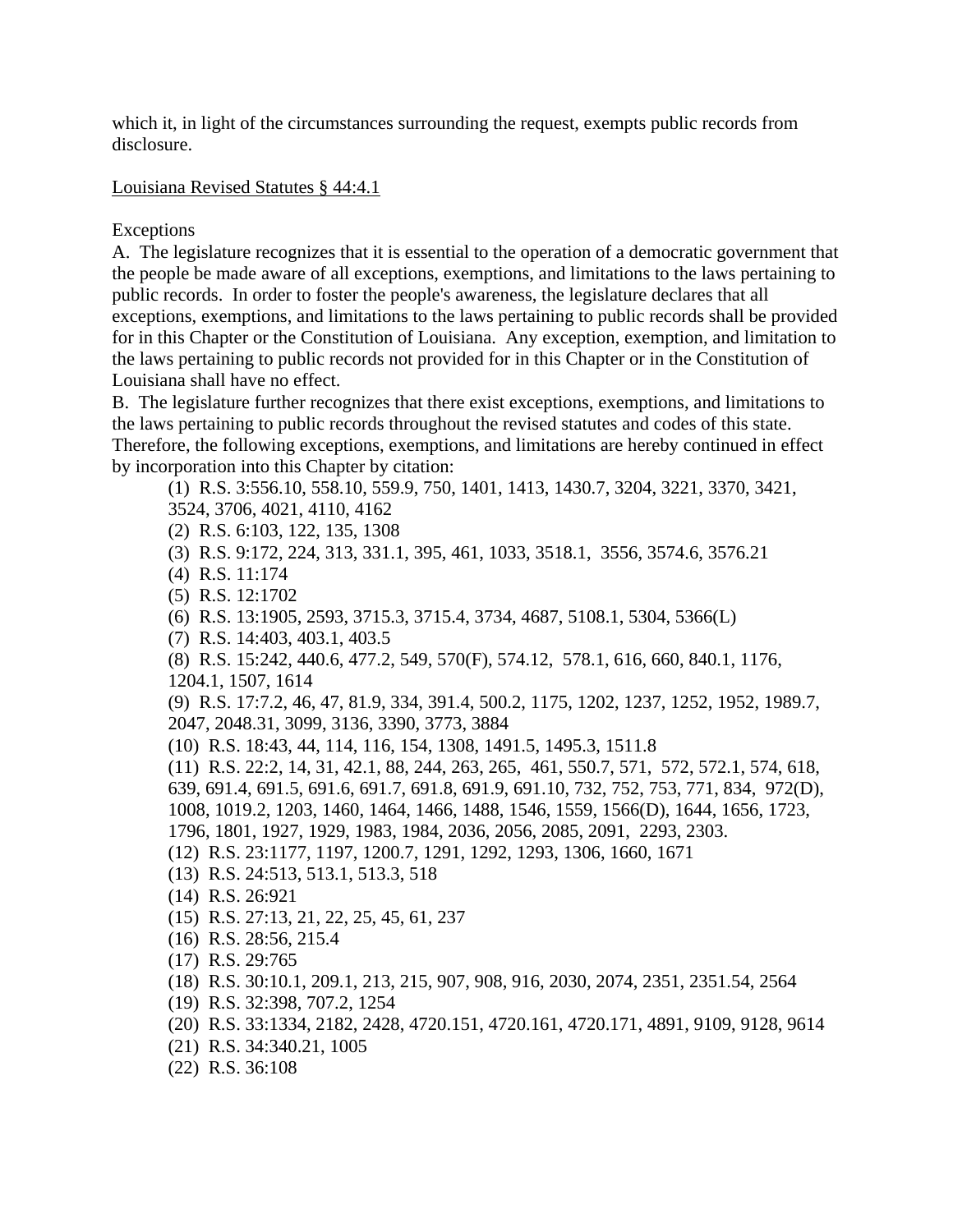(23) R.S. 37:74, 86, 90, 147, 691, 711.10, 763, 763.1, 781, 920.1, 969.1, 1123(E), 1277, 1278, 1285, 1326, 1518, 1745.15, 1747, 1806, 2156.1, 2406, 2505.1, 3481, 3507.1 (24) R.S. 38:2212.1, 2220.3, 3053, 3104 (25) R.S. 39:294, 1435 (26) R.S. 40:3.1, 31.14, 31.27, 39.1, 41, 73, 526, 528, 1007, 1098.8, 1232.7, 1299.6, 1299.35.10, 1299.44, 1299.85, 1299.87, 1300.14, 1300.54, 1379.1.1(D), 1379.3, 2009.8, 2009.14, 2010.5, 2017.9, 2018, 2019, 2020, 2106, 2109.1, 2138, 2532, 2845.1 (27) R.S. 41:1609 (28) R.S. 42:17, 57, 1111, 1141, 1158, 1161 (29) R.S. 44:19, 408, 425 (30) R.S. 45:1313(C) (31) R.S. 46:56, 236.1.1 through 238, 284, 286.1, 439.1, 446.1, 1073, 1355, 1806, 1844, 1845, 1923, 2124.1, 2134, 2356, 2416, 2603, 2625, 2685 (32) R.S. 47:15, 349, 633.6, 1508, 1515.3, 1516, 1524(G), 1837, 2130, 2327, 2605, 60261, 9006 (33) R.S. 48:255.1 (34) R.S. 49:220.25, 956, 997, 1055 (35) R.S. 51:710.2(B), 705, 706, 936, 1404, 1926, 1934, 2182, 2262, 2318, 2389 (36) R.S. 56:301.4, 306.5, 433.1(A)(4), 637 (37) C.C.P. Arts. 891, 1426 (38) C.Cr.P. Arts. 103, 877, 894, Title XXXIV of the Code of Criminal Procedure comprised of Articles 971 through 995. (39) Ch.C. Arts. 328, 404, 412, 424.6, 424.9, 441, 543, 545, 615, 616, 616.1, 663, 888, 891, 893, 920, 1007, 1106, 1107, 1185, 1186, 1187, 1207, 1213, 1229, 1235, 1252, 1273,

1283.5, 1283.10, 1416, 1453, and 1568

C. The provisions of this Chapter shall not apply to any writings, records, or other accounts that reflect the mental impressions, conclusions, opinions, or theories of an attorney or an expert, obtained or prepared in anticipation of litigation or in preparation for trial.

1 Maine Revised Statutes § 432

Exceptions to public records; review

1. Recommendations. During the second regular session of each Legislature, the review committee may report out legislation containing its recommendations concerning the repeal, modification and continuation of public records exceptions and any recommendations concerning the exception review process and the accessibility of public records. Before reporting out legislation, the review committee shall notify the appropriate committees of jurisdiction concerning public hearings and work sessions and shall allow members of the appropriate committees of jurisdiction to participate in work sessions.

2. Process of evaluation. According to the schedule in section 433, the advisory committee shall evaluate each public records exception that is scheduled for review that biennium. This section does not prohibit the evaluation of a public record exception by either the advisory committee or the review committee at a time other than that listed in section 433. The following criteria apply in determining whether each exception scheduled for review should be repealed, modified or remain unchanged:

A. Whether a record protected by the exception still needs to be collected and maintained;